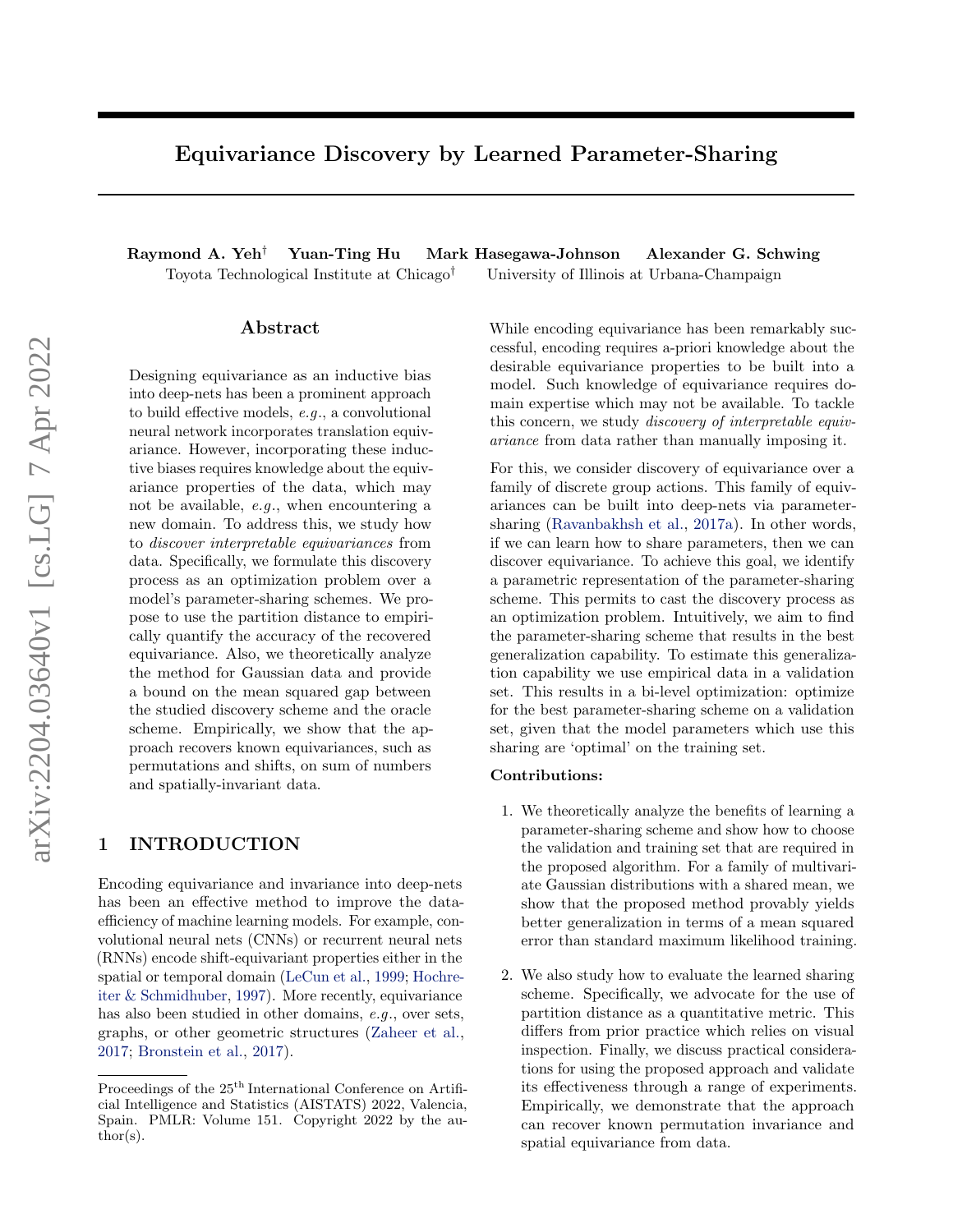# 2 RELATED WORK

We briefly highlight works on designing equivariance and invariance in machine learning. Then we review recent advances towards discovering equivariance from data. Lastly, we discuss how hyperparameter optimization is related to our work.

Invariance and Equivariance. Designing invariance and equivariance representations has been widely utilized in building effective models. Well-known examples are hand-crafted features in computer vision, such as SIFT [\(Lowe et al.,](#page-9-3) [1999\)](#page-9-3) which is scale invariant, or shift-invariant systems [\(Vetterli et al.,](#page-9-4) [2014\)](#page-9-4) in signal processing. Naturally, learning-based representations have also adopted these properties. For example, the widely used CNN [\(LeCun et al.,](#page-9-0) [1999\)](#page-9-0) or RNN [\(Hochre](#page-9-1)[iter & Schmidhuber,](#page-9-1) [1997\)](#page-9-1) are shift-invariant in space or time. The success of CNNs has also been generalized to other sets of equivariances. For example, [Cohen](#page-8-1) [& Welling](#page-8-1) [\(2016\)](#page-8-1) propose a group-equivariant CNN, which is equivariant to rotations, reflections and translations, or TI-pooling [\(Laptev et al.,](#page-9-5) [2016\)](#page-9-5), which pools over the desirable transformations to achieve invariance. Other architectures, e.g., equivariant transformers [\(Tai](#page-9-6) [et al.,](#page-9-6) [2019;](#page-9-6) [Fuchs et al.,](#page-8-2) [2020;](#page-8-2) [Romero & Cordonnier,](#page-9-7) [2021\)](#page-9-7) have also been studied.

Equivariance has also been extended to other domains, such as sets, which are permutation invariant [\(Ravan](#page-9-8)[bakhsh et al.,](#page-9-8) [2017b;](#page-9-8) [Zaheer et al.,](#page-10-0) [2017;](#page-10-0) [Qi et al.,](#page-9-9) [2017;](#page-9-9) [Maron et al.,](#page-9-10) [2020\)](#page-9-10), graphs [\(Shuman et al.,](#page-9-11) [2013;](#page-9-11) [Defferrard et al.,](#page-8-3) [2016;](#page-8-3) [Kipf & Welling,](#page-9-12) [2017;](#page-9-12) [Maron](#page-9-13) [et al.,](#page-9-13) [2019\)](#page-9-13), meshes [\(de Haan et al.,](#page-8-4) [2021\)](#page-8-4), spherical images [\(Cohen et al.,](#page-8-5) [2018;](#page-8-5) [Kondor et al.,](#page-9-14) [2018\)](#page-9-14), keypoints [\(Yeh et al.,](#page-10-1) [2019a\)](#page-10-1), trajectories [\(Yeh et al.,](#page-10-2) [2019b;](#page-10-2) Liu<sup>∗</sup> [et al.,](#page-9-15) [2019,](#page-9-15) [2021\)](#page-9-16) and tabular data [\(Hartford](#page-9-17) [et al.,](#page-9-17) [2018\)](#page-9-17). These works demonstrate that designing equivariance into models/representations is beneficial. However, these approaches require a practitioner to select the suitable equivariance properties. Instead, in this work, we are interested in discovering this equivariance property explicitly from data rather than manually imposing it.

Learning Equivariance. Recently, [Benton et al.](#page-8-6) [\(2020\)](#page-8-6) proposed to learn invariance for deep-nets from data. At a high-level, their approach achieves invariance by applying augmentations at the input and averaging the output. To learn the invariance, they parameterize the augmentation distribution and jointly learn these parameters with the deep-net's model parameters. Note that the model is only invariant to the sampled augmentations which may require many samples.  $E.g.,$ for the permutation group, their approach requires to sample all permutations to achieve invariance. In contrast, we achieve equivariance through parametersharing, and cast equivariance discovery as learning the parameter-sharing scheme.

In recent work, [Zhou et al.](#page-10-3) [\(2021\)](#page-10-3) consider learning equivariance in a meta-learning framework. Our work differs in the following ways: (a) We use an assignment matrix consisting of elements between zero and one to parameterize the sharing of parameters while [Zhou](#page-10-3) [et al.](#page-10-3) [\(2021\)](#page-10-3) do not enforce any constraints. (b) This constraint permits to quantitatively evaluated the discovered schemes. We propose to assess the discovered sharing scheme via the partition distance (PD) [\(Gus](#page-9-18)[field,](#page-9-18) [2002\)](#page-9-18), while prior works rely on visual inspection. (c) We demonstrate that the proposed method has advantages over standard maximum likelihood training without parameter-sharing on multivariate Gaussian distributions with a shared mean. We also show a trade-off between the size of training and validation sets. Next, we review hyperparameter optimization, as the sharing scheme can be viewed as a hyperparameter.

Hyperparameter Optimization. Typically formulated as a bi-level optimization problem, hyperparameter optimization consists of an upper/lower-level optimization task which, respectively, minimizes the loss on a validation/training set. Numerous hypergradient based methods have been proposed to solve this problem [\(Larsen et al.,](#page-9-19) [1996;](#page-9-19) [Bengio,](#page-8-7) [2000;](#page-8-7) [Maclaurin](#page-9-20) [et al.,](#page-9-20) [2015;](#page-9-20) [Luketina et al.,](#page-9-21) [2016;](#page-9-21) [Shaban et al.,](#page-9-22) [2018;](#page-9-22) [Lorraine et al.,](#page-9-23) [2020;](#page-9-23) Ren<sup>∗</sup> [et al.,](#page-9-24) [2020\)](#page-9-24). [Lorraine et al.](#page-9-23) [\(2020\)](#page-9-23) provide a comprehensive review.

As bi-level optimization requires a validation set, here we also discuss how to select this set. Prior works have studied how to split a validation set [\(Kearns,](#page-9-25) [1996;](#page-9-25) [Guyon et al.,](#page-9-26) [1997;](#page-9-26) [Amari et al.,](#page-8-8) [1997\)](#page-8-8) and what test set size is necessary to yield a good generalization error estimate [\(Guyon et al.,](#page-9-27) [1998\)](#page-9-27). More recently [Afendras](#page-8-9) [& Markatou](#page-8-9) [\(2019\)](#page-8-9) study the optimal size of the validation set in the context of cross-validation. In this work, we optimize and study a specific hyperparameter, i.e., the parameter-sharing scheme, to achieve equivariance discovery.

# 3 PRELIMINARIES

Abstractly, equivariance and invariance capture properties of a function's input-output relationship. Consider the task of image segmentation. If an object is shifted within the image, one would expect the predicted segmentation to shift accordingly, *i.e.*, the model is shift-equivariant. Similarly, for the task of image classification, the class prediction should remain the same for a shifted object. In this case, the classifier is shift-invariant. Incorporating these properties into a multilayer perceptron (MLP) via parameter-sharing results in a convolutional neural net (CNN). To generalize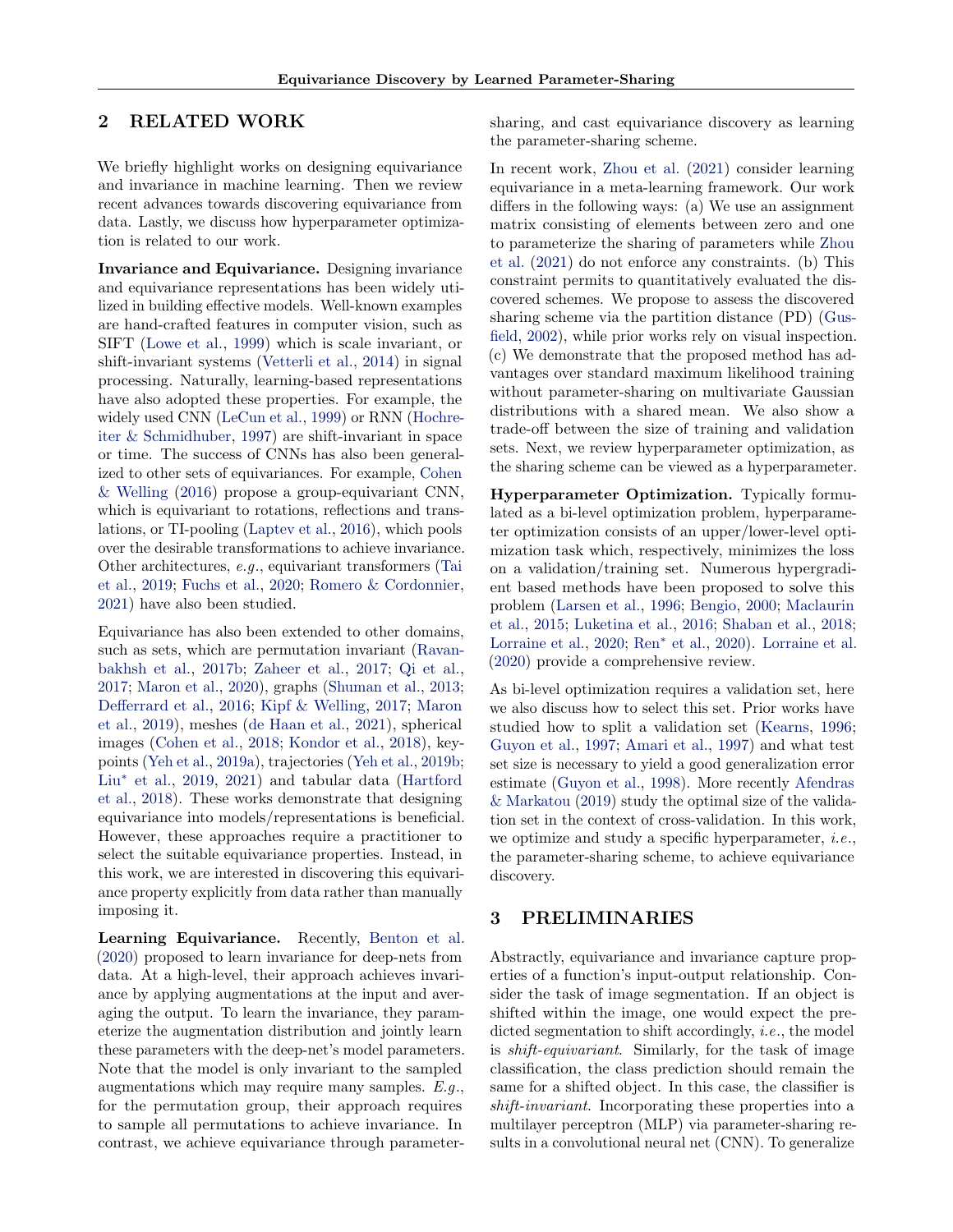this success, [Ravanbakhsh et al.](#page-9-2) [\(2017a\)](#page-9-2) theoretically study types of equivariances that can be encoded via parameter-sharing, and how to construct such layers. We will briefly review their results in the remainder of this section.

We start with the definitions of equivariance and invariance over the family of discrete group actions. A function  $f: \mathbb{R}^N \mapsto \mathbb{R}^{\tilde{M}}$  is  $\mathcal{G}_{N,M}$ -equivariant if and only if  $(iff)$ 

$$
f(P_{\pi_N}\mathbf{x}) = P_{\pi_M}f(\mathbf{x}) \ \ \forall (\pi_N, \pi_M) \in \mathcal{G}_{N,M}, \ \mathbf{x} \in \mathbb{R}^N, \ \ (1)
$$

where  $P_{\pi}$  denotes a permutation matrix and  $\mathcal{G}_{N,M}$ denotes the set of group actions each characterized by two permutations  $\pi_N$  and  $\pi_M$  on input and output dimensions. Informally, equivariance describes how the output changes when the input is transformed in a "predefined way." Similarly, a function is  $\mathcal{G}_N$ -invariant *iff* 

$$
f(P_{\pi_N}\mathbf{x}) = f(\mathbf{x}) \quad \forall \pi_N \in \mathcal{G}_N, \ \mathbf{x} \in \mathbb{R}^N. \tag{2}
$$

Invariance is a special case of equivariance where  $P_{\pi_M}$  =  $I_M$  is the identity matrix, *i.e.*, the output remains the same. Next, we discuss how to construct deep-nets that satisfy equivariance.

Equivariance Through Parameter-Sharing. [Ra](#page-9-2)[vanbakhsh et al.](#page-9-2) [\(2017a\)](#page-9-2) theoretically study how to design deep-nets that are equivariant to any discrete group action, which are characterized above via permutation matrices. They prove that symmetries in model parameters, i.e., the sharing of the parameters, leads to equivariance. Importantly, a fully connected layer  $f_{\mathbf{W}}$  can be designed to be  $\mathcal{G}_{N,M}$ -equivariant for any set of group actions. For example, a fully connected layer,  $f_{\mathbf{W}}(\mathbf{x}) \triangleq \mathbf{W}\mathbf{x}$ , where  $\mathbf{W} \in \mathbb{R}^{M \times N}$ , is  $\mathcal{G}_{N,M}$ -equivariant if the weight W satisfies the following sharing scheme:

$$
\mathbf{W}_{m,n} = \mathbf{W}_{\pi_M(m), \pi_N(n)} \ \forall (\pi_N, \pi_M) \in \mathcal{G}_{N,M}.
$$
 (3)

They also propose a method to achieve such a sharing. In summary, by tying parameters, one can design fully connected layers that are equivariant to various discrete group actions. Note that [Ravanbakhsh et al.](#page-9-2) [\(2017a\)](#page-9-2) design a model given an equivariance property, i.e., a practitioner needs to decide which equivariance to build into a model. In contrast, we study how to discover equivariance from data.

# 4 EQUIVARIANCE DISCOVERY BY LEARNED PARAMETER-SHARING

Here, we are interested in discovering equivariance from data, i.e., learning explicit parameter-sharing schemes rather than manually imposing them.

Consider a supervised learning setup, given a dataset  $\mathcal{D} = \{(\mathbf{x}, \mathbf{y})\}\$ , the goal is to learn the parameters  $\boldsymbol{\theta}$  of a model  $f_{\theta}(\mathbf{x})$ , by minimizing a desired loss function  $\mathcal{L}, i.e.,$ 

$$
\min_{\theta} \mathcal{L}(\theta, \mathcal{D}) = \min_{\theta} \sum_{(\mathbf{x}, \mathbf{y}) \in \mathcal{D}} \ell(f_{\theta}(\mathbf{x}), \mathbf{y}).
$$
 (4)

To discover equivariance, we introduce a parametric representation of the sharing scheme and develop an algorithm to optimize over it.

Parameterizing Parameter-Sharing. We use an assignment matrix  $\boldsymbol{A}$  to select which of the parameters are shared. Formally, let

$$
\boldsymbol{\theta} = \boldsymbol{A}\boldsymbol{\psi},\tag{5}
$$

where  $\boldsymbol{\theta}, \boldsymbol{\psi} \in \mathbb{R}^K$ ,  $\boldsymbol{A} \in \{0,1\}^{K \times K}$ , and  $\boldsymbol{A}$  is row stochastic, *i.e.*,  $\forall i \sum_j \mathbf{A}_{ij} = 1$ . Hence, entries in  $\boldsymbol{\theta}$  may originate from the same entries in  $\psi$ . Using A, we can represent all possible sharing configurations, which in turn permits to incorporate different equivariances. For example, A encoding a Toeplitz matrix results in the convolution operation, i.e., shift equivariance. With this parametrization at hand, we now describe how to learn both  $\boldsymbol{A}$  and  $\boldsymbol{\psi}$  from data.

Learning Parameter-Sharing. Note, jointly optimizing  $\psi$  and  $\vec{A}$  on  $\vec{D}$  doesn't yield the desired result: the trivial solution  $A = I$  selects all the parameters, leading to the lowest loss on the training set. This is not necessarily desirable.

Recall, the motivation for an equivariant model is to improve generalization. Therefore, we directly estimate generalization on data. For this we split the dataset  $\mathcal D$ into two sets, the training set  $\mathcal T$  and the validation set  $V.$  We then aim to solve the following bi-level program:

<span id="page-2-0"></span>
$$
\min_{\mathbf{A}} \mathcal{L}(\underbrace{\mathbf{A}\psi^*(\mathbf{A})}_{\theta}, V) \text{ s.t. } \psi^*(\mathbf{A}) = \underset{\psi}{\arg\min} \mathcal{L}(\mathbf{A}\psi, \mathcal{T}),
$$
\n
$$
\mathbf{A} \in \{0, 1\}^{K \times K}, \sum_{j} \mathbf{A}_{ij} = 1 \quad \forall i. \quad (6)
$$

Intuitively, we aim to find the "best sharing scheme" on validation set  $V$  (upper-level task), given model parameters  $\psi$  trained on  $\mathcal T$  (lower-level task). Once having discovered the optimal parameter-sharing scheme  $A_{val}$ , we fix it and train  $\psi$  on the entire dataset  $\mathcal D$  to obtain the best model.

This naturally leads to the following questions: (a) Is learning  $\boldsymbol{A}$  beneficial?; and (b) Can the optimization in Eq.  $(6)$  be solved efficiently? We analyze  $(a)$ in Sec. [4.1,](#page-3-0) followed by discussing considerations for (b) in Sec. [4.2.](#page-4-0)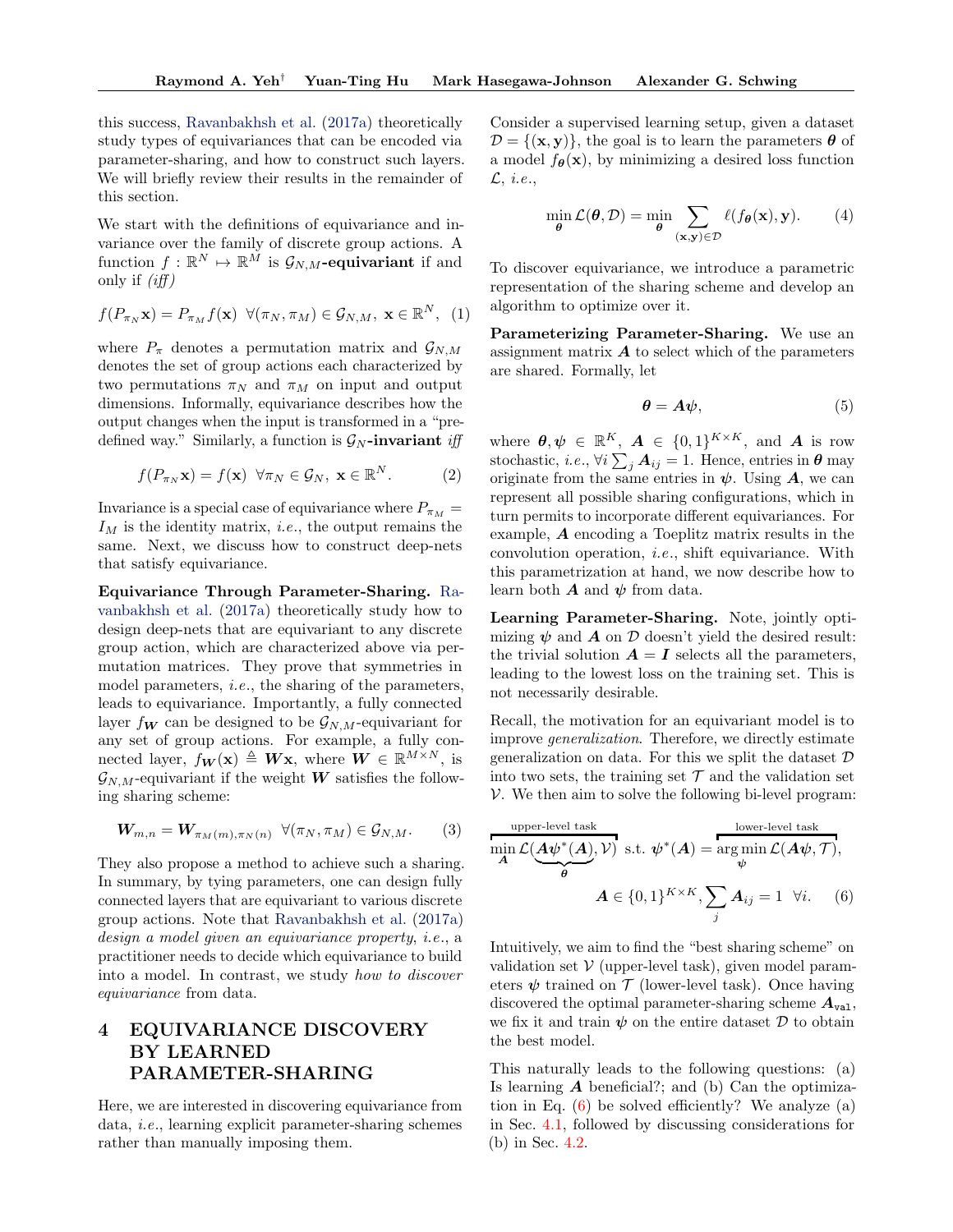#### <span id="page-3-0"></span>4.1 Analysis on Gaussian Data

We analyze the approach given in Eq.  $(6)$  on Kdimensional Gaussian vectors that are independent and identically distributed  $(i.i.d.), i.e.,$ 

<span id="page-3-1"></span>
$$
\mathbf{y} \sim \mathcal{N}(\mathbf{A}_{\text{gt}} \psi_{\text{gt}}, \sigma^2 \mathbf{I}). \tag{7}
$$

Here,  $A_{gt}$  denotes the unknown ground-truth sharing scheme. The task is to estimate the ground-truth mean,  $\theta_{gt} \triangleq A_{gt}\psi_{gt}$  and the sharing scheme  $A_{gt}$ . With our supervised learning setup,  $\mathcal{D} = \{y\}$ ,  $f_{\theta} = \mathcal{D}$  and  $\ell = \ell_2$ .

**Benefits of Learning A.** Let  $\theta(\mathcal{D})$  be the maximum likelihood estimate on dataset  $D$ . To analyze, we consider the mean squared error (MSE) of an estimator,

<span id="page-3-4"></span>
$$
MSE(\hat{\theta}(\mathcal{D})) \triangleq \mathbb{E} \left\| \hat{\theta}(\mathcal{D}) - \theta_{\text{gt}} \right\|^2 \qquad (8)
$$

$$
= \left\| \text{Bias}(\hat{\theta}(\mathcal{D})) \right\|^2 + \text{Trace}(\mathbb{V}(\hat{\theta}(\mathcal{D}))),
$$

where Bias $(\hat{\theta}) = \mathbb{E}(\hat{\theta}) - \theta_{gt}$ , and  $\mathbb{V}(\hat{\theta})$  denotes the covariance matrix of  $\hat{\theta}$ . Note: the expectation is with respect to the distribution that generated the finite dataset with  $|\mathcal{D}|$  number of samples, *i.e.*,  $\boldsymbol{\theta}(\mathcal{D})$  is a random variable and  $\theta_{gt}$  is fixed [\(Wasserman,](#page-9-28) [2013\)](#page-9-28).

We further let  $A_{\text{val}}$  denote the sharing scheme dis-covered using Eq. [\(6\)](#page-2-0) and  $\hat{\theta}_{val}(\mathcal{D})$  is the maximum likelihood estimate on  $\mathcal D$  following the sharing scheme  $A_{\text{val}}$ , *i.e.*,  $\hat{\theta}_{\text{val}} = A_{\text{val}} \psi_{\text{val}}$ . With the notation defined, we study the form of the mean squared error given an estimator using the parameter-sharing scheme  $A_{\text{val}}$ . Specifically, we identify the role of the rank  $rk(A_{val})$ in the MSE.

<span id="page-3-5"></span>Claim 1. For Gaussian data  $(Eq. (7))$  $(Eq. (7))$  $(Eq. (7))$  and a given sharing scheme  $A_{val}$  we have  $\textit{MSE}(\hat{\theta}_\mathtt{val}(\mathcal{D})) = ||\bm{A}_\mathtt{val}\bar{\bm{A}}_\mathtt{val}^\intercal\bm{\theta}_\mathtt{gt} - \bm{\theta}_\mathtt{gt}||$  $^{2}+\frac{rk(\boldsymbol{A}_{\text{val}})\sigma^{2}}{|\boldsymbol{\mathcal{D}}|}$  $\frac{1}{|\mathcal{D}|}$ ,

where  $\bar{A}_{\text{val}}$  refers to the column normalized  $A_{\text{val}}$  and  $rk(\cdot)$  denotes the rank of a matrix.

*Proof.* Let  $S_i$  denote the set of indices that share parameters for the  $i^{\text{th}}$  dimension of  $\hat{\theta}_{\text{val}}$  as characterized in  $A_{\text{val}}$ . Formally,  $S_i \triangleq \{k \in \mathbb{R} \}$  $\{1, \ldots, K\}$   $\forall j \; A_{\text{val}}[i, j] = 1 \land A_{\text{val}}[k, j] = 1$ . As the dimensions and samples are independent, the maximum likelihood estimator is the average over the shared dimensions and samples, *i.e.*,

<span id="page-3-2"></span>
$$
\mathbb{E}(\hat{\theta}_{\text{val}}[i]) = \frac{1}{|S_i|} \sum_{k \in S_i} \theta_{\text{gt}}[k],\tag{9}
$$

Similarly, the variance is

<span id="page-3-3"></span>
$$
\mathbb{V}(\hat{\theta}_{\text{val}}[i]) = \frac{\sigma^2}{|S_i||\mathcal{D}|}.
$$
\n(10)

Substituting Eq.  $(9)$  and Eq.  $(10)$  into the MSE definition in Eq. [\(8\)](#page-3-4) concludes the proof. Additional details are deferred to Appendix Sec. [A.](#page-11-0) П

Consider the case without any parameter-sharing, i.e., the parameters are independent  $(A_{ind} = I)$ . As the estimator is unbiased, we obtain

$$
\text{MSE}(\hat{\theta}_{\text{ind}}(\mathcal{D})) = \frac{K\sigma^2}{|\mathcal{D}|}.
$$
 (11)

Observe that when  $K \geq \text{rk}(\mathbf{A}_{\text{val}}) \geq \text{rk}(\mathbf{A}_{\text{gt}})$  then there exists an *unbiased*  $A_{\text{val}}$  (as rank is larger) such that the MSE (in Claim [1\)](#page-3-5) is lower than the MSE without parameter sharing (*i.e.*, when using  $A_{ind}$ ). Specifically, there exists an unbiased estimator,  $Bias(\hat{\theta}) = 0$ , with a lower variance term compare to the estimator  $\hat{\theta}_{ind}$ without any parameter sharing. This means that it is possible to find an estimator that generalizes better in terms of MSE.

Next, we show that the procedure in Eq. [\(6\)](#page-2-0) will select such an  $A_{\text{val}}$ . Recall, the algorithm selects  $A_{\text{val}}$  based on the loss over the empirically sampled validation set  $\mathcal{V}, i.e.,$ 

<span id="page-3-6"></span>
$$
\mathcal{L}(\hat{\theta}, \mathcal{V}) = \sum_{\mathbf{y} \in \mathcal{V}} \left\| \hat{\theta} - \mathbf{y} \right\|^2 \ge \left\| \hat{\theta} - \frac{1}{|\mathcal{V}|} \sum_{\mathbf{y} \in \mathcal{V}} \mathbf{y} \right\|^2. \quad (12)
$$

Eq.  $(12)$  (left-hand side) is an upper bound on the squared error between the parameter estimates. Leftand right-hand side have the same global minimum. Therefore, we directly analyze MSE, an MSE estimate based on the validation set  $V$ , defined as follows:

$$
\widehat{\mathrm{MSE}}(\hat{\boldsymbol{\theta}}) = \mathbb{E} \left\| \hat{\boldsymbol{\theta}} - \hat{\boldsymbol{\theta}}_{\mathrm{ind}}(\mathcal{V}) \right\|^2.
$$
 (13)

Note that the expectation is w.r.t. the estimator  $\hat{\theta}$ .

Recall, the procedure in Eq. [\(6\)](#page-2-0) selects the sharing scheme  $A_{\text{val}}$  which minimizes the MSE. By law of large numbers, when  $|\mathcal{V}| \to \infty$  then  $\text{MSE}(\hat{\theta}) \to \text{MSE}(\hat{\theta})$ . This means that the program in Eq. [\(6\)](#page-2-0) characterizes the  $A_{\text{val}}$  which minimizes the MSE if V is sufficiently large.

In practice, we have a limited amount of data. Therefore we further study the finite sample behavior and how to decide the sizes of training and validation sets.

Finite Sample Analysis. We study the MSE gap

<span id="page-3-7"></span>
$$
\mathrm{MSE}(\hat{\theta}_{\mathrm{val}}(\mathcal{D})) - \mathrm{MSE}(\hat{\theta}_{\mathrm{gt}}(\mathcal{D})) \tag{14}
$$

between learned and ground-truth sharing scheme. This gap is useful as it measures the quality of the estimator of the proposed procedure. Specifically, we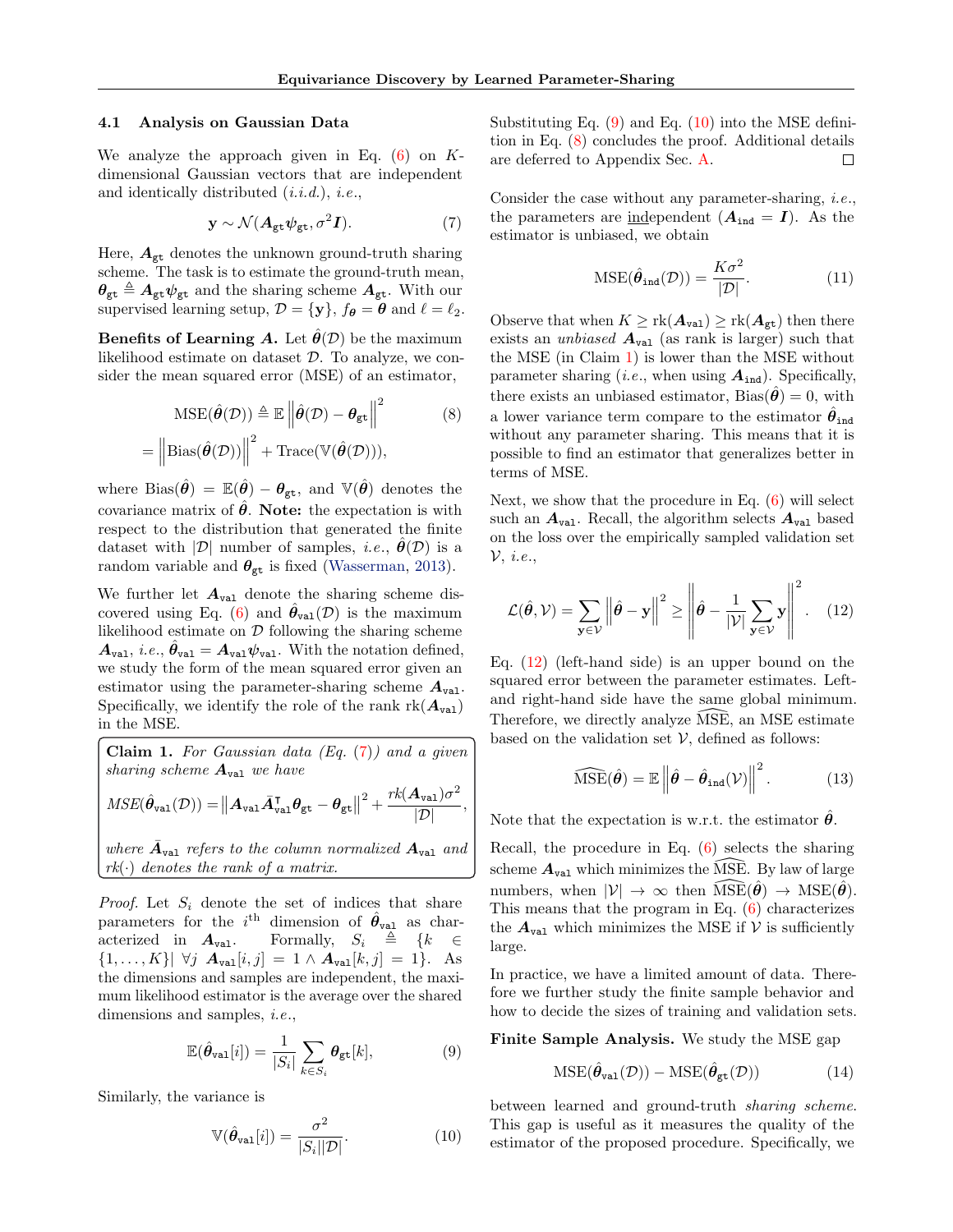

<span id="page-4-2"></span>Figure 1: Illustration of the upper bound on the MSE gap in Eq. [\(15\)](#page-4-1).

construct an upper bound to identify the role of dataset sizes  $|\mathcal{T}|$  and  $|\mathcal{V}|$ . Recall, that we split a given dataset  $\mathcal D$  into a training set  $\mathcal T$  and a validation set  $\mathcal V$ , which affects the characterized  $A_{\text{val}}$ .

<span id="page-4-1"></span>Claim 2. Given data drawn *i.i.d.* following Eq.  $(7)$ , with probability  $1 - \alpha$  and  $\alpha < \exp{\frac{-K}{10}}$ , the MSE gap in Eq. [\(14\)](#page-3-7) is upper bounded by  $\sigma^2\Big(\frac{1-r}{\sqrt{2}}\Big)$  $\frac{1}{r|\mathcal{D}|}\left(rk(\boldsymbol{A}_{\text{gt}})-1\right)$ sharing rel. MSE gap  $-\frac{40 \ln(\alpha)}{4}$  $(1 - r)|\mathcal{D}|$ con. rel. MSE gap  $\setminus$  $(15)$ where  $r = \frac{|{\mathcal{T}}|}{|{\mathcal{D}}|}$  denotes the ratio between the size of training and overall dataset.

Proof sketch. The high-level idea is to decompose Eq. [\(14\)](#page-3-7) into three parts:

$$
\mathrm{MSE}(\hat{\theta}_{\mathrm{val}}(\mathcal{D})) - \mathrm{MSE}(\hat{\theta}_{\mathrm{val}}(\mathcal{T})), \quad (16)
$$

$$
+\qquad \mathrm{MSE}(\hat{\boldsymbol{\theta}}_{\mathrm{val}}(\mathcal{T}))-\mathrm{MSE}(\hat{\boldsymbol{\theta}}_{\mathrm{gt}}(\mathcal{T})),\qquad(17)
$$

+ 
$$
MSE(\hat{\theta}_{gt}(\mathcal{T})) - MSE(\hat{\theta}_{gt}(\mathcal{D}))
$$
. (18)

We prove the claim by upper bounding each of the terms. The complete proof is deferred to Appendix Sec. [B.](#page-12-0)  $\Box$ 

We now highlight this results' significance. Observe that the upper bound in Eq.  $(15)$  consists of two terms, a sharing related MSE gap and a confidence related MSE gap. The two terms form a trade-off w.r.t. the optimal percentage of the training examples. We provide an illustration in Fig. [1](#page-4-2) demonstrating the trade-off between the sharing term and the confidence term. Note, the optimal validation set size may be much larger than the commonly used 80-20 train/val split.

Intuitively, when there is less parameter sharing, i.e.,  $rk(\mathbf{A}_{gt})$  is large, then more training data should be used to get a good estimate of the model parameters. <span id="page-4-3"></span>Algorithm 1 Equivariance discovery via learned parameter-sharing

|    | 1: Initialize model parameters $\psi$ , A                                                                                                               |
|----|---------------------------------------------------------------------------------------------------------------------------------------------------------|
|    | 2: while not converged do                                                                                                                               |
| 3: | Sample batch $\mathcal{V}' \subseteq \mathcal{V}$ .                                                                                                     |
|    | 4: $\#$ Solve lower-level task.                                                                                                                         |
|    | 5: $\psi^*(A) \leftarrow \arg\min_{\psi} \mathcal{L}(A\psi, \mathcal{T})$                                                                               |
|    | 6: $\mathbf{A} \leftarrow \mathbf{A} - \eta \cdot \nabla_{\mathbf{A}} (\mathcal{L}(\mathbf{A}\psi^*, \mathcal{V}') + H(\mathbf{A}) +   \mathbf{A}  _*)$ |
|    | $7:$ end while                                                                                                                                          |
|    | 8: $A_{\text{val}} \leftarrow A$                                                                                                                        |
|    | 9: # Train with all the data with fixed $A_{\text{val}}$ .                                                                                              |
|    | 10: $\psi^*(A_{\text{val}}) \leftarrow \arg\min_{\psi} \mathcal{L}(A_{\text{val}}\psi, \mathcal{D})$                                                    |
|    | 11: Return $A_{val}, \psi^*(A_{val})$                                                                                                                   |
|    |                                                                                                                                                         |

Similarly, if one aims to have more confidence in  $A_{\text{val}}$ , i.e.,  $-\ln(\alpha)$  is large, then more validation data should be used. Also, this bound suggests that it can be desirable to use a validation set that is larger than the training set, which is not a common practice to date.

Further, we can use the upper bound to identify data distributions where the proposed algorithm is provably better in generalization than standard maximum likelihood training without parameter sharing.

For example, when  $rk(A_{gt}) = 1$ ,

$$
MSE(\hat{\theta}_{\text{val}}(\mathcal{D})) \leq \frac{-40 \ln \alpha}{(1-r)|\mathcal{D}|} \sigma^2 + MSE(\hat{\theta}_{\text{gt}}(\mathcal{D}))
$$

$$
= \frac{-40 \ln \alpha}{(1-r)|\mathcal{D}|} \sigma^2 + \frac{\sigma^2}{|\mathcal{D}|}
$$

$$
\leq \frac{K\sigma^2}{|\mathcal{D}|} = MSE(\hat{\theta}_{\text{ind}})
$$
(19)

given that  $K$  is sufficiently large. This shows that the sharing approach achieves a lower MSE than standard maximum likelihood training where all the parameters are independent, *i.e.*,  $\hat{\theta}_{ind}$ .

We will next discuss how to address the bi-level optimization in Eq.  $(6)$ .

### <span id="page-4-0"></span>4.2 Practical Considerations

For really small-scale problems a brute-force search over all  $\vec{A}$  solves the proposed program in Eq. [\(6\)](#page-2-0). However, brute-force search quickly becomes infeasible when the dimensions grow. Instead of brute-force search, we relax the integrality constraint to  $A \in [0,1]^{K \times K}$ . This permits the use of continuous optimization, e.g., projected gradient descent on  $A$  or use of a softmax to avoid the constraints altogether.

However, this relaxation may yield a result that doesn't satisfy the original constraints. To alleviate this sce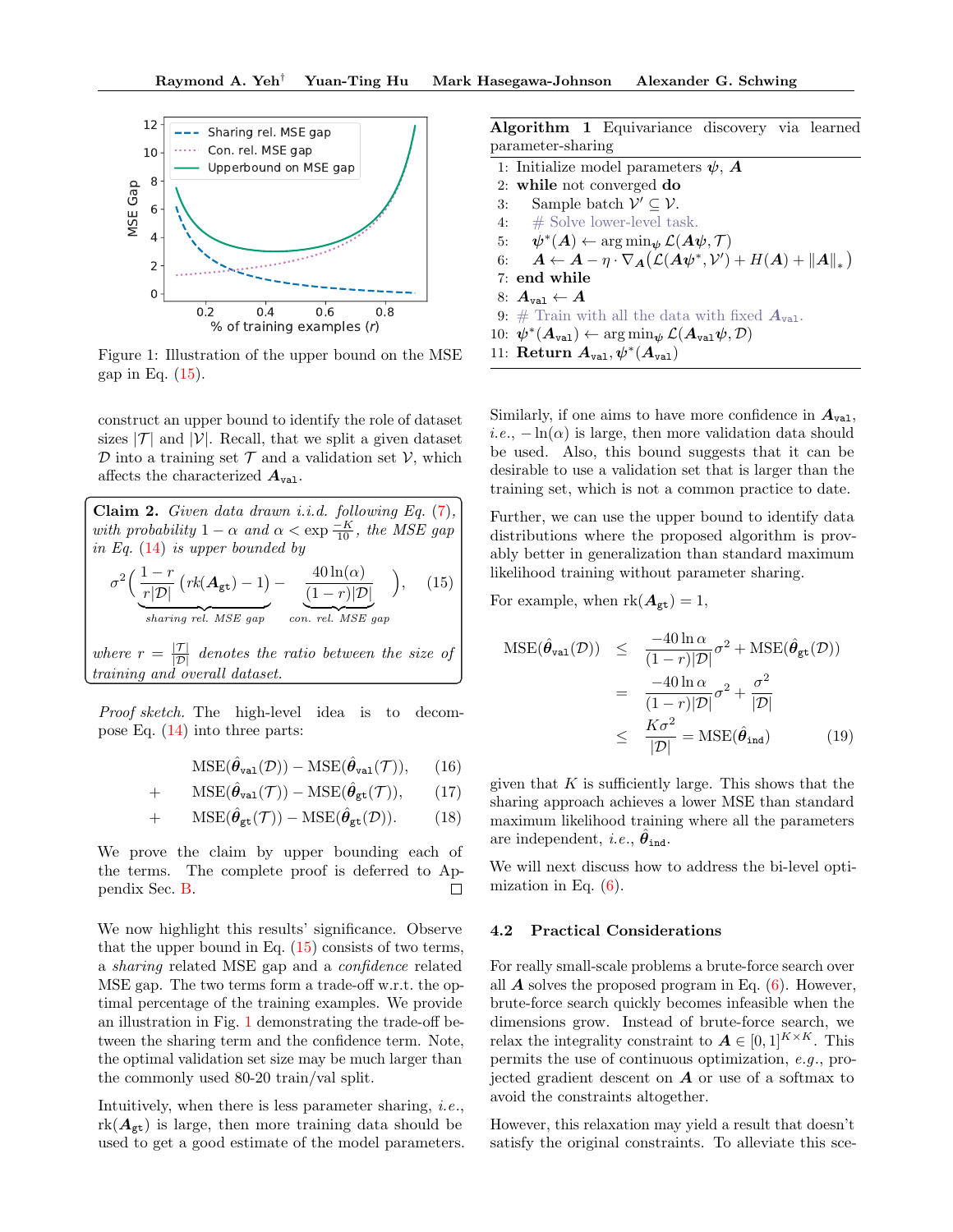nario, we found use of two penalty functions to help:

$$
H(\boldsymbol{A}) = -\sum_{i,j} \log(\boldsymbol{A}[i,j]) \cdot \boldsymbol{A}[i,j] \tag{20}
$$

and 
$$
||A||_* = \text{trace}\left(\sqrt{A^{\intercal}A}\right)
$$
. (21)

The first entropy term encourages elements of  $\boldsymbol{A}$  to be closer to 0 or 1. The second nuclear norm encourages  $\boldsymbol{A}$  to be low-rank. Empirically we find both to improve robustness to random initializations of the model parameters. We illustrate the overall algorithm in Alg. [1,](#page-4-3) where we iteratively solve the upper-level optimization via mini-batch gradient descent. In practice, we monitor the validation loss to determine convergence. Additionally, more advanced gradient based optimization algorithms, e.g., Adam [\(Kingma & Ba,](#page-9-29) [2015\)](#page-9-29), can be utilized. A natural question is how to quantitatively evaluate the recovered sharing scheme, which we discuss next.

### <span id="page-5-1"></span>4.3 Quantitative Evaluation of Equivariance

Prior works rely on visual inspection of the parameter sharing to assess the quality, or use the final task performance as a surrogate; both of which are not a direct comparison with the ground-truth sharing scheme. The main challenge is that an element-wise distance between  $A_{\text{val}}$  and  $A_{\text{gt}}$  is not meaningful, as A is unique up-to permutations.

Hence, we propose to use the Partition Distance  $(PD)$  [\(Gusfield,](#page-9-18) [2002\)](#page-9-18) as an evaluation metric. Specifically, PD between two sharing schemes measures the number of assignments that must be changed for one sharing scheme to be identical to the other. We will show that PD is related to the symmetric difference of the equivariance groups  $\mathcal G$  encoded by sharing scheme A. We first review the definitions of cluster, partition, and partition distance [\(Gusfield,](#page-9-18) [2002\)](#page-9-18).

**Definition 1** (Cluster). Given a set  $S$ , a cluster is a non-empty subset of S, i.e.,  $C \subseteq S$  where  $C \neq \emptyset$ .

**Definition 2** (Partition). A partition of  $S$  is a set of clusters,  $\mathcal{P}_{\mathcal{S}} = \{\mathcal{C}_i\}$ , where  $\mathcal{C}_j \cap \mathcal{C}_k = \emptyset \ \ \forall j \neq k$  and  $\bigcup_{i=1}^{|\mathcal{P}_{\mathcal{S}}|} \mathcal{C}_i = \mathcal{S}.$  In other words, the elements in S are "partitioned" into mutually exclusive sets.

Definition 3 (Partition Distance). Given two partitions of a set, the partition distance is the number of elements that must be moved between clusters such that the two partitions are identical.

Next, consider the Gaussian with shared means prob-lem in Sec. [4.1](#page-3-0) where we model the mean as  $\theta = A\psi$ . Here,  $\boldsymbol{\theta}, \boldsymbol{\psi} \in \mathbb{R}^K$ ,  $\boldsymbol{A} \in \{0,1\}^{K \times K}$ , and  $\boldsymbol{A}$  is row stochastic, *i.e.*,  $\forall i \sum_j \mathbf{A}_{ij} = 1$ . A parameter-sharing

scheme A can be viewed as a partition over the set of model parameters. As A is integral row stochastic, it forms a partition of mutually exclusive clusters.

Given two parameter-sharing schemes  $\boldsymbol{A}^{(1)}$  and  $\boldsymbol{A}^{(2)}$ the parition distance  $PD(\mathbf{A}^{(1)}, \mathbf{A}^{(2)})$  can be efficiently computed, in polynomial time, as proposed by [Gusfield](#page-9-18) [\(2002\)](#page-9-18). We will next explain how this distance relates to equivariance.

For a sharing scheme  $A^{(i)}$ , we first construct sets to form a partition  $\mathcal{P}_K^{(i)}$  consisting of clusters  $\mathcal{C}_k^{(i)}$  $\kappa^{(i)}$  indicating indices of shared parameters, i.e.,

$$
\mathcal{P}_K^{(i)} = \{ \mathcal{C}_k^{(i)} | \forall k \in [1, \dots, K] \} \text{ and } (22)
$$

$$
\mathcal{C}_k^{(i)} = \{j | \mathbf{A}^{(i)}[j,k] = 1\}.
$$
 (23)

Due to the shared parameters, the indices within a cluster can be permuted. *I.e.*, given  $A^{(i)}$ , the model is  $\mathcal{G}_{K,K}^{(i)}$ -equivariant, where

$$
\mathcal{G}_{K,K}^{(i)} = \bigcup_{\mathcal{C}_k^{(i)} \in \mathcal{P}_k^{(i)}} \Pi_{\mathcal{C}_k^{(i)}}.
$$
\n(24)

We use  $\Pi_{\mathcal{C}_k^{(i)}}$  to denote the set of all possible permutation matrices over the indices in  $\mathcal{C}_k^{(i)}$  $\mathbf{k}^{(i)}$ , while holding the other indices fixed.

For an effective evaluation metric, it should capture the similarity between two equivariances,  $\mathcal{G}^{(1)}$  and  $\mathcal{G}^{(2)}$ , each encoded by respective sharing schemes,  $\mathbf{A}^{(1)}$  and  $A^{(2)}$ . We consider the symmetric difference of two sets to quantify the similarity between  $\mathcal{G}$ -equivariances, *i.e.*,

$$
\mathcal{G}^{(1)} \Delta \mathcal{G}^{(2)} = (\mathcal{G}^{(1)} - \mathcal{G}^{(2)}) \cup (\mathcal{G}^{(2)} - \mathcal{G}^{(1)}). \tag{25}
$$

This captures the non-overlapping elements within groups. We now relate this quantity to the PD.

<span id="page-5-0"></span>**Claim 3.** Considering the Gaussian sharing setup,  
\n
$$
\kappa PD(\mathbf{A}^{(1)}, \mathbf{A}^{(2)}) \geq |\mathcal{G}_{K,K}^{(1)} \Delta \mathcal{G}_{K,K}^{(2)}| \geq PD(\mathbf{A}^{(1)}, \mathbf{A}^{(2)}),
$$
\nwhere  $\kappa = K! - 1$  is a constant and K is the number of dimensions.

Proof. Deferred to Sec. [C](#page-13-0) in the Appendix.  $\Box$ 

From Claim [3'](#page-5-0)s upperbound,

$$
PD(A_1, A_2) = 0 \longrightarrow |G_{N,N}^{(1)} \Delta G_{N,N}^{(2)}| = 0.
$$
 (26)

Hence, when a partition distance is zero, the two sharing schemes achieve the same equivariance. Next, as the symmetric difference is lower bounded by the partition distance, when the PD is non-zero, then the two equivariances are not identical. Base on these properties and its efficiency to compute, we find partition distance to be a suitable evaluation metric.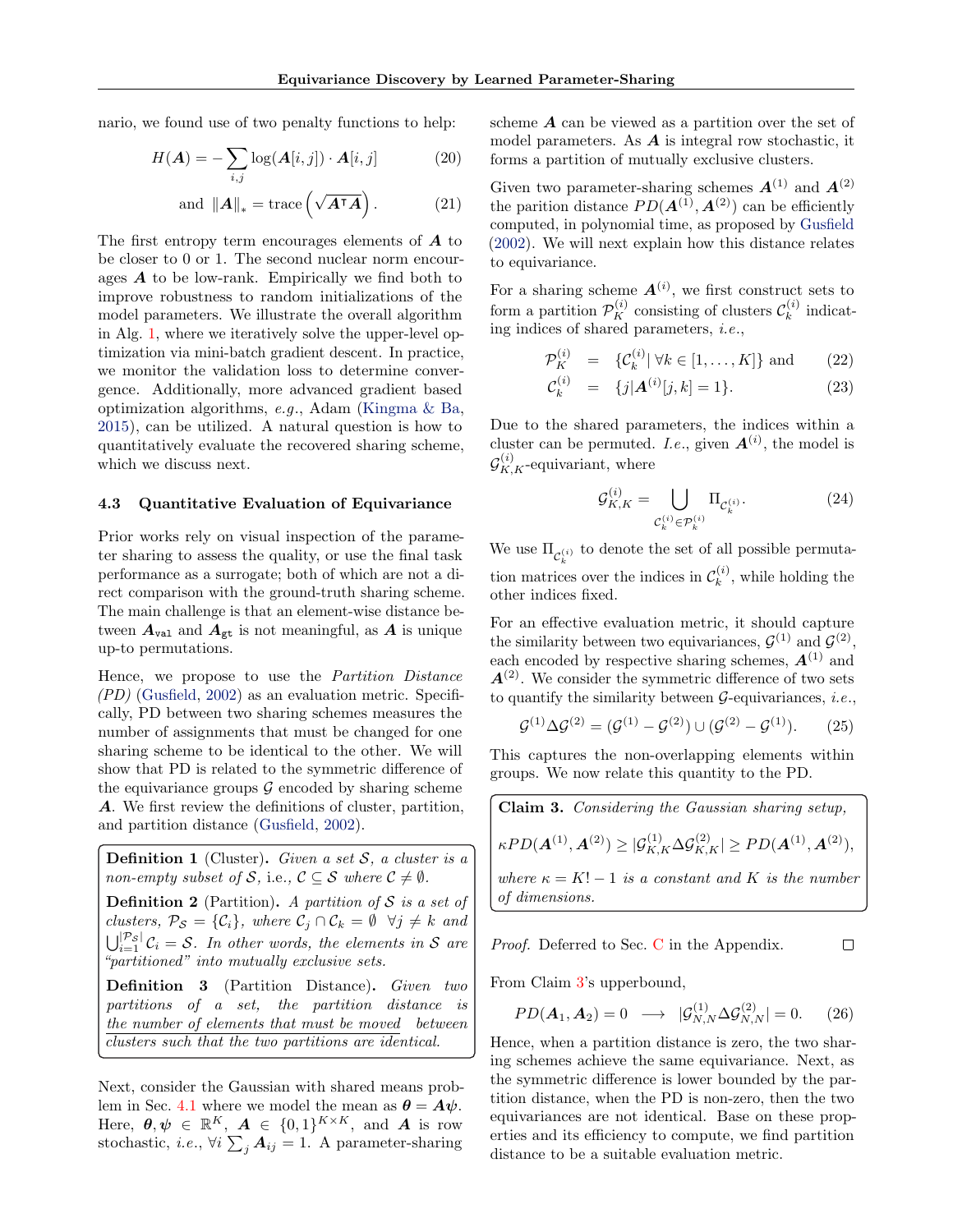Raymond A. Yeh† Yuan-Ting Hu Mark Hasegawa-Johnson Alexander G. Schwing



<span id="page-6-2"></span><span id="page-6-0"></span>Figure 4: MSE/PD vs.  $rk(A_{gt})$ .

# 5 EXPERIMENTS

We first conduct experiments on Gaussian data with random sharing as analyzed in Sec. [4.1.](#page-3-0) Next, we study recovery of known equivariances including permutation invariance and shift equivariance. Additional experimental details and results are in the Appendix.

### <span id="page-6-4"></span>5.1 Gaussian Data with Shared Means

Task, Data and Metrics. We study the same task of mean estimation that we analyzed in Sec. [4.1.](#page-3-0) We generate datasets of Gaussian vectors, following Eq. [\(7\)](#page-3-1). We consider two evaluation metrics: 1) MSE which quantifies the performance of the mean estimation; 2) The Partition Distance (PD), discussed in Sec. [4.3,](#page-5-1) which quantifies the accuracy of the recovered sharingscheme compared to  $A_{\text{gt}}$ .

Baselines. We consider No sharing and Oracle. We fix  $A$  to be the identity matrix for No sharing. For Oracle, we directly use  $A_{gt}$ . Both of these methods are trained on the entire dataset D. We also compare to Ours\* which uses brute-force to exactly solve the bi-level optimization in Eq. [\(6\)](#page-2-0).

Results. We conduct empirical studies over the dimension  $K$ , the ratio  $r$  between sizes of training and overall dataset, the amount of sharing  $rk(A_{gt})$ , and lastly scalability of our approach when  $K$  is large. We report the mean and shade the 95% confidence interval computed from 200 runs for all experiments.

First, we empirically study the method's performance over the number of dimensions with data generated for  $rk(A_{gt}) = 1$ . In Fig. [2,](#page-6-0) we report both the MSE and Partition distance for each of the baselines. We observe that the approach consistently outperforms

<span id="page-6-1"></span>

<span id="page-6-3"></span>Figure 5: MSE/PD  $vs. \#$  of dimensions.

No sharing across different number of dimensions in both evaluation metrics. When comparing Ours\* to Ours, solving the optimization via brute-force achieves the best result, while the relaxed optimization, Ours, remains competitive.

Second, we evaluate the effect of adjusting the train/val split in Fig. [3.](#page-6-1) In this experiment  $rk(A_{gt}) = 1$ . We observe that the performance decreases as the percentage of training examples increases. This is consistent with the upper bound in Eq.  $(15)$  and the intuition that more validation data should be used when there is more sharing.

Third, we study the effect of  $rk(A_{gt})$ . Results are shown in Fig. [4.](#page-6-2) In this case, the data consists of 5 dimensions with varying  $rk(A_{gt})$  from 1 to 5. We observe that Ours\* and Ours outperform No sharing in both metrics across the ranks.

Lastly, we demonstrate that the approach scales to higher dimensions. In Fig. [5,](#page-6-3) we increase the dimensions from 10 to 100 with  $rk(A_{gt}) = 1$ . In these cases, brute-force optimization, i.e., Ours\*, is no longer possible. Still, the relaxed optimization Ours consistently outperforms the No sharing baseline across dimensions.

Ablation Study on Proposed Penalty Functions. We perform an ablation study on the two regularization/penalty terms using Gaussian data with, the same setup reported in Fig. [2.](#page-6-0) The results are summarized in Tab. [1:](#page-7-0) both of the introduced penalty terms improve the performance in both MSE and PD.

Validating Theory on Gaussian Data. Here, we generate data with  $rk(A_{gt}) = 4$  to demonstrate the trade-off between the size of training and validation sets. From Fig. [6,](#page-7-1) we can empirically observe the trade-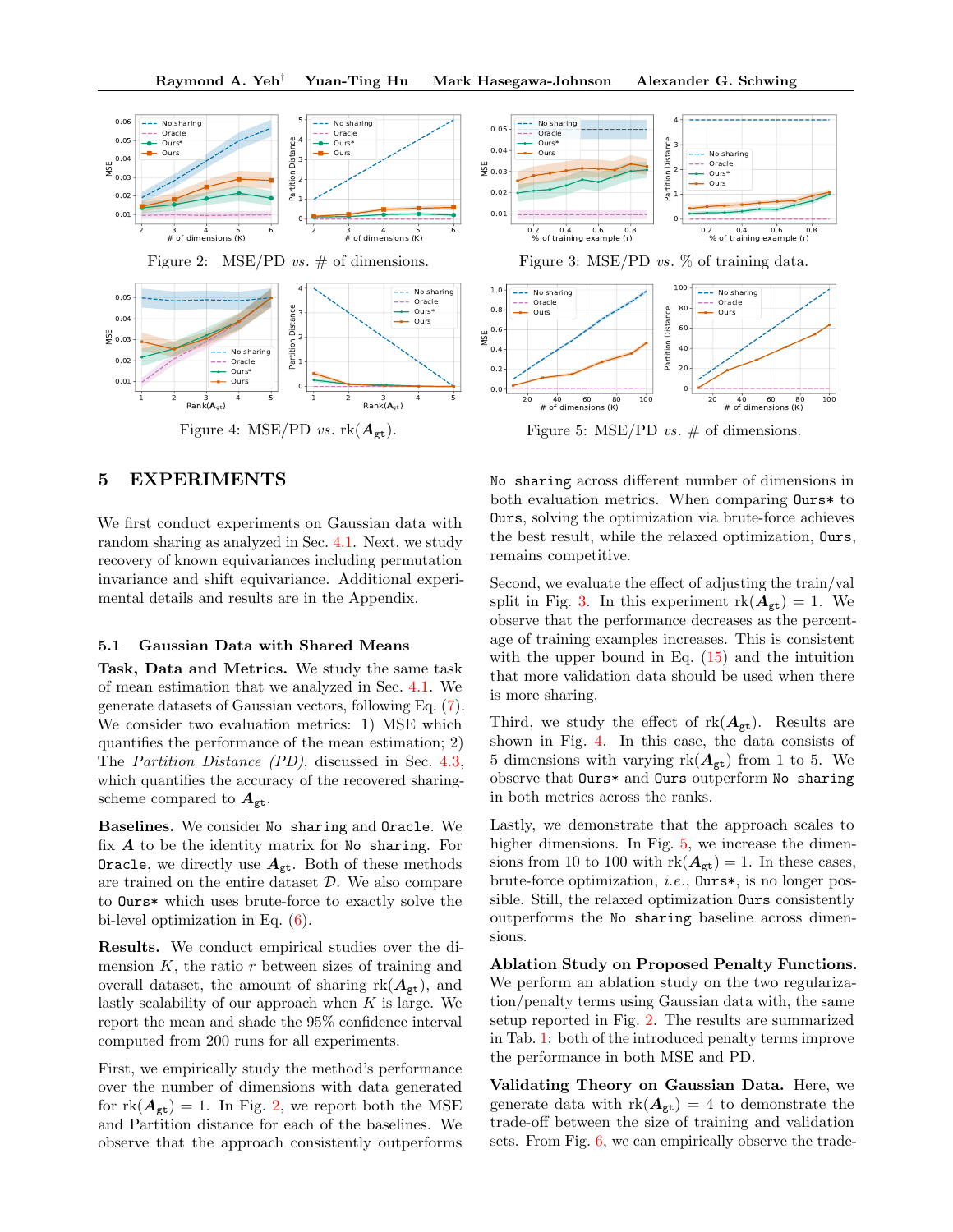| aaassiai aava. |                   |      |                  |                 |  |  |
|----------------|-------------------|------|------------------|-----------------|--|--|
|                | $\# \dim$ Entropy | Rank | MSE              | PD              |  |  |
| $\overline{2}$ | x                 | х    | $0.019 \pm .003$ | $.915 \pm 0.03$ |  |  |
| $\overline{2}$ |                   | Х    | $0.016 \pm .003$ | $.385 \pm 0.07$ |  |  |
| $\overline{2}$ |                   |      | $0.014 \pm .003$ | $.145 \pm 0.05$ |  |  |
| 4              | x                 | x    | $0.035 \pm .003$ | $2.05 \pm .069$ |  |  |
| 4              |                   | Х    | $0.033 \pm .003$ | $1.68 \pm .070$ |  |  |
| 4              |                   | ✓    | $0.025 \pm .003$ | $0.49 \pm .095$ |  |  |
| 6              | x                 | x    | $0.050 \pm .004$ | $3.35 \pm .075$ |  |  |
| 6              |                   | X    | $0.048 \pm .004$ | $3.36 \pm .094$ |  |  |
| 6              |                   |      | $0.028 \pm .004$ | $0.59 \pm .132$ |  |  |
|                |                   |      |                  |                 |  |  |

<span id="page-7-0"></span>Table 1: Ablation study on the proposed penalty terms on Gaussian data.

off characterized by the theoretical upper-bound. We also observe the same trade-off in terms of partition distance (PD), which further suggests that PD is a suitable evaluation metric.

## 5.2 Recovering Permutation Invariance

Tasks, Data and Metrics. Following [Zaheer et al.](#page-10-0) [\(2017\)](#page-10-0), the task is to regress to the sum of a sequence of numbers provided in text format.  $E.g.,$  given the input ("one," "five") the model should output 6. We also consider a variant of this task, where the "even position" (zero indexing) numbers are negated, i.e., an input of ("one," "five") results in 4. Note that this latter task is only permutation invariant within the even/odd positions. The numbers are uniformly sampled from the interval [1, 10] and the labels contain additive noise uniformly sampled from [−0.5, 0.5].

For evaluation, we report the average squared difference  $(\ell_2$ -loss) between prediction and ground-truth for each of the models. As in Sec. [5.1,](#page-6-4) we also report the partition distance to evaluate the quality of the recovered  $A_{\text{val}}$ .

Baselines. We consider baselines of No sharing, Oracle, and Augerino [\(Benton et al.,](#page-8-6) [2020\)](#page-8-6). For No sharing, the model parameters are independent. For Oracle, in the standard sum of numbers, the model parameters are shared across all number positions. In the variant which negates some numbers, the model parameters are shared only across even/odd positions respectively. For Augerino, we parameterize the permutation transformations using the Gumbel-Sinkhorn method [\(Mena et al.,](#page-9-30) [2018\)](#page-9-30) to enable the training of augmentation parameters. We sample three transformations during both train and test.

Results. We report quantitative results across sequence length for standard sum of numbers and negated sum of numbers in Fig. [7.](#page-8-10) All results are averaged over 5 runs using different random seeds to generate the data. We report the mean and 95% confidence interval.



<span id="page-7-1"></span>Figure 6: MSE/PD vs. % of training data on data with  $rk(\mathbf{A}_{\text{gt}})=4.$ 

In the standard sum of numbers, Ours outperforms the No sharing baseline and Augerino, and performs on par with **Oracle** in terms of  $\ell_2$ -loss. Next, looking at the partition distance, Ours successfully recovers permutation invariance for sequence length of two and four. While the partition distance increases for longer sequences, the model did learn partial permutation invariance among the number positions.

Next, for the negated sum of number variant, Augerino did not learn a competitive model. The main challenge: the probability of sampling a permutation matrix that leads to the correct invariance is low. The model seems sensitive to Gumbel Sinkhorn's temperature term. In contrast, Ours outperforms No sharing and is competitive to Oracle.

### 5.3 Recovering Shift Equivariance

Task, Data and Metrics. The task is to regress to the output of the cross-correlation operation with additive Gaussian noise, i.e.,

$$
\mathbf{y}[k] = \epsilon + \sum_{j=0}^{G-1} \mathbf{x}[k+j] \mathbf{g}[j],\tag{27}
$$

where  $\epsilon \sim \mathcal{N}(0, 0.1)$  and  $\mathbf{g} \in \mathbb{R}^G$  denotes a 1D kernel. We sample the input  $\mathbf{x} \in \mathbb{R}^K$  from a Gaussian distribution; noise is not added for the test set. Note that cross-correlation is equivariant to shifts and is a linear system,  $y = Gx$ , where G is a Toeplitz matrix.

We investigate whether the studied approach recovers this sharing scheme, *i.e.*,  $A_{\text{val}}\psi = \text{Flatten}(G)$ , where G is a Toeplitz matrix. We report the  $\ell_2$ -loss between the prediction and the label. We also report partition distance following Sec. [5.1.](#page-6-4)

Baselines. We consider baselines: No sharing, Oracle, and Augerino [\(Benton et al.,](#page-8-6) [2020\)](#page-8-6). For Augerino, we use their augmentation over the set of shift transformations with five augmented samples.

**Results.** In Fig. [8,](#page-8-11) we report the  $\ell_2$ -loss and partition distance for each of the models. We observe Ours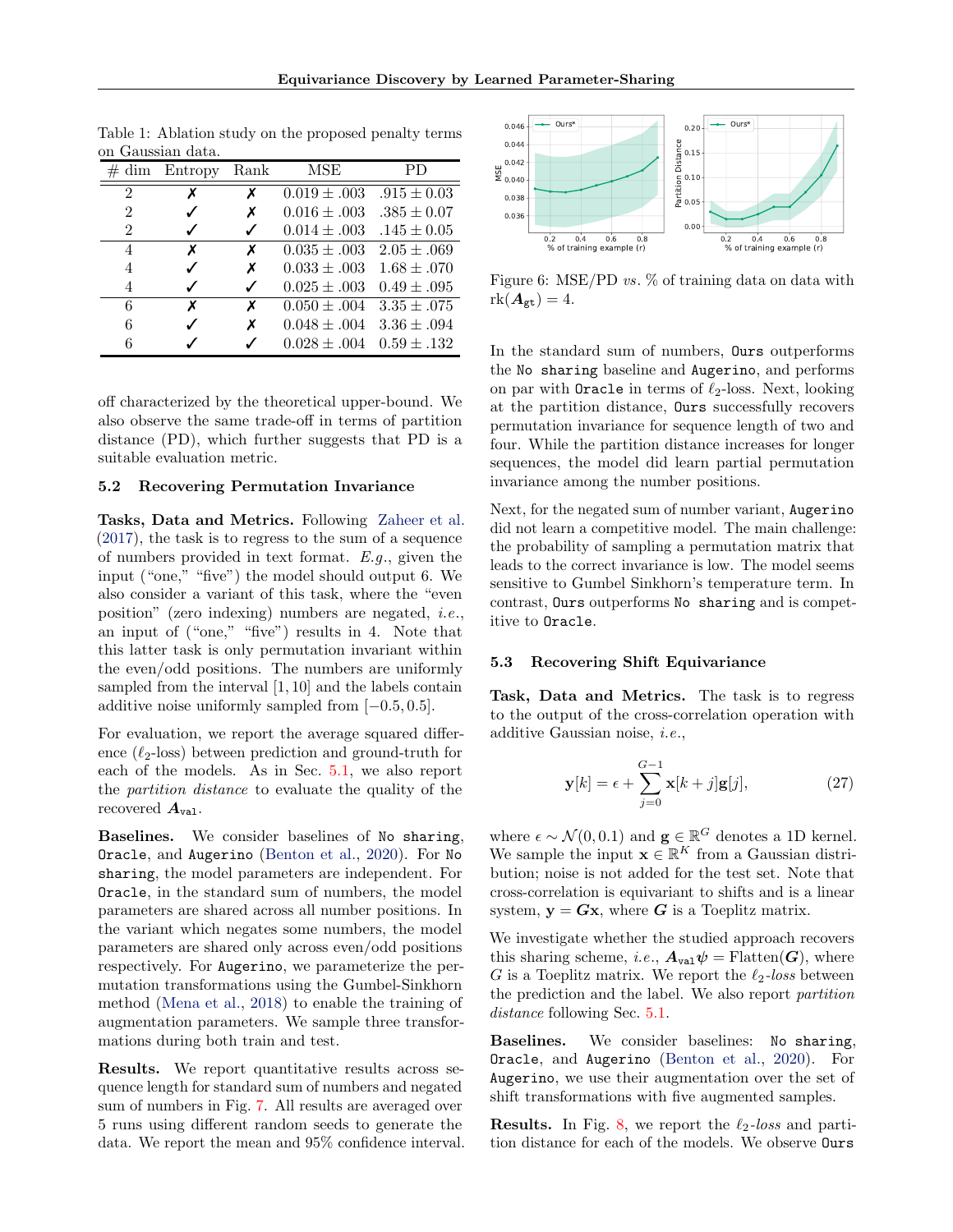

<span id="page-8-10"></span>Figure 7:  $\ell_2$ -loss and partition distance results on standard and variant sum of numbers.



<span id="page-8-11"></span>Figure 8: Results for cross-correlation.

to outperform baselines No sharing and Augerino in terms of  $\ell_2$ -loss. Due to padding at the boundaries, Augerino learns not to shift the data, hence the performance is similar to No sharing. Next, we observe that Ours can fully recover the sharing scheme for shift equivariance when the dimension of  $\boldsymbol{A}$  is  $6 \times 6$  and  $15 \times 15$ , achieving a partition distance of 0. For a larger A, e.g.,  $35 \times 35$  and  $80 \times 80$ , recovering the sharing scheme is much more challenging. In this case, Ours can partially recover the sharing scheme.

## 6 CONCLUSION

We cast the process of equivariance discovery as an optimization over the parameter-sharing schemes. We analyze the proposed method using Gaussian data and provide a bound on the MSE gap. We illustrate that the approach can lead to better generalization than standard maximum likelihood training. We discuss practical considerations useful for solving the proposed optimization. We also propose to use the partition distance (PD) to quantitatively evaluate the recovered sharing schemes and show how PD is related to the symmetric difference between two equivariant groups. Through experiments, we demonstrate that the approach can recover known equivariance properties and PD is a useful evaluation metric.

Limitations. Our theoretical analysis assumes Gaussian distributions which may not be met in practice. Also, the approach considers discrete group actions. However, we think the formulation and study pave the way to future research in equivariance discovery.

### Acknowledgments

We thank NVIDIA for providing GPUs used for this work. This work was supported in part by NSF under Grant #1718221, 2008387, 2045586, 2106825, MRI #1725729, NIFA award 2020-67021-32799 and Cisco Systems Inc. (Gift Award CG 1377144 - thanks for access to Arcetri). RY is supported by a Google PhD Fellowship.

### References

- <span id="page-8-9"></span>Afendras, G. and Markatou, M. Optimality of training/test size and resampling effectiveness in crossvalidation. Journal of Statistical Planning and Inference, 199:286–301, 2019.
- <span id="page-8-8"></span>Amari, S., Murata, N., Müller, K.-R., Finke, M., and Yang, H. H. Asymptotic statistical theory of overtraining and cross-validation. IEEE Transactions on Neural Networks, 1997.
- <span id="page-8-7"></span>Bengio, Y. Gradient-based optimization of hyperparameters. Neural Computation, 2000.
- <span id="page-8-6"></span>Benton, G., Finzi, M., Izmailov, P., and Wilson, A. G. Learning invariances in neural networks. In Proc. NeurIPS, 2020.
- <span id="page-8-0"></span>Bronstein, M. M., Bruna, J., LeCun, Y., Szlam, A., and Vandergheynst, P. Geometric deep learning: going beyond euclidean data. IEEE Signal Process. Mag., 2017.
- <span id="page-8-1"></span>Cohen, T. and Welling, M. Group equivariant convolutional networks. In Proc. ICML, 2016.
- <span id="page-8-5"></span>Cohen, T. S., Geiger, M., Köhler, J., and Welling, M. Spherical CNNs. In Proc. ICLR, 2018.
- <span id="page-8-4"></span>de Haan, P., Weiler, M., Cohen, T., and Welling, M. Gauge equivariant mesh CNNs: Anisotropic convolutions on geometric graphs. In Proc. ICLR, 2021.
- <span id="page-8-3"></span>Defferrard, M., Bresson, X., and Vandergheynst, P. Convolutional neural networks on graphs with fast localized spectral filtering. In Proc. NeurIPS, 2016.
- <span id="page-8-2"></span>Fuchs, F., Worrall, D., Fischer, V., and Welling, M. SE (3)-Transformers: 3d roto-translation equivariant attention networks. Proc. NeurIPS, 2020.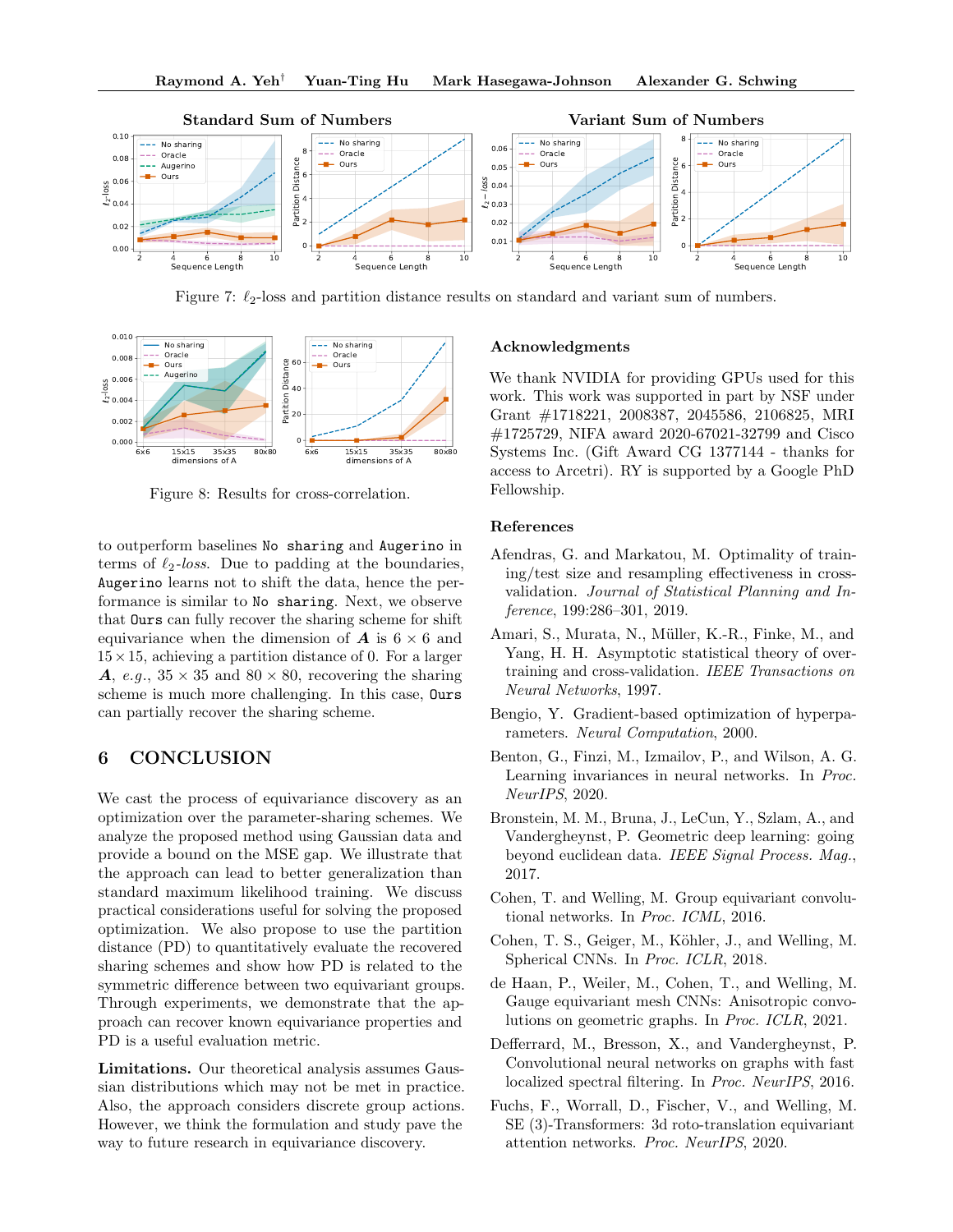- <span id="page-9-18"></span>Gusfield, D. Partition-distance: A problem and class of perfect graphs arising in clustering. Information Processing Letters, 2002.
- <span id="page-9-27"></span>Guyon, I., Makhoul, J., Schwartz, R., and Vapnik, V. What size test set gives good error rate estimates? IEEE Trans. Pattern Anal. Mach. Intell, 1998.
- <span id="page-9-26"></span>Guyon, I. et al. A scaling law for the validation-set training-set size ratio. AT&T Bell Laboratories, 1997.
- <span id="page-9-17"></span>Hartford, J., Graham, D., Leyton-Brown, K., and Ravanbakhsh, S. Deep models of interactions across sets. In Proc. ICML, 2018.
- <span id="page-9-1"></span>Hochreiter, S. and Schmidhuber, J. Long short-term memory. Neural computation, 1997.
- <span id="page-9-25"></span>Kearns, M. A bound on the error of cross validation using the approximation and estimation rates, with consequences for the training-test split. *Proc.* NeurIPS, 1996.
- <span id="page-9-29"></span>Kingma, D. P. and Ba, J. Adam: A method for stochastic optimization. In Proc. ICLR, 2015.
- <span id="page-9-12"></span>Kipf, T. N. and Welling, M. Semi-supervised classification with graph convolutional networks. In Proc. ICLR, 2017.
- <span id="page-9-14"></span>Kondor, R., Lin, Z., and Trivedi, S. Clebsch–Gordan Nets: a fully Fourier space spherical convolutional neural network. In Proc. NeurIPS, 2018.
- <span id="page-9-5"></span>Laptev, D., Savinov, N., Buhmann, J. M., and Pollefeys, M. TI-POOLING: transformation-invariant pooling for feature learning in convolutional neural networks. In Proc. CVPR, 2016.
- <span id="page-9-19"></span>Larsen, J., Hansen, L. K., Svarer, C., and Ohlsson, M. Design and regularization of neural networks: the optimal use of a validation set. In IEEE Signal Processing Society Workshop, 1996.
- <span id="page-9-31"></span>Laurent, B. and Massart, P. Adaptive estimation of a quadratic functional by model selection. Annals of Statistics, 2000.
- <span id="page-9-0"></span>LeCun, Y., Haffner, P., Bottou, L., and Bengio, Y. Object recognition with gradient-based learning. In Shape, contour and grouping in computer vision. 1999.
- <span id="page-9-15"></span>Liu<sup>∗</sup> , I.-J., Yeh<sup>∗</sup> , R. A., and Schwing, A. G. PIC: permutation invariant critic for multi-agent deep reinforcement learning. In Proc. CORL, 2019. <sup>∗</sup> equal contribution.
- <span id="page-9-16"></span>Liu<sup>∗</sup> , I.-J., Ren<sup>∗</sup> , Z., Yeh<sup>∗</sup> , R. A., and Schwing, A. G. Semantic tracklets: An object-centric representation for visual multi-agent reinforcement learning. In Proc. IROS, 2021. \* equal contribution.
- <span id="page-9-23"></span>Lorraine, J., Vicol, P., and Duvenaud, D. Optimizing millions of hyperparameters by implicit differentiation. In Proc. AISTATS, 2020.
- <span id="page-9-3"></span>Lowe, D. G. et al. Object recognition from local scaleinvariant features. In Proc. ICCV, 1999.
- <span id="page-9-21"></span>Luketina, J., Berglund, M., Greff, K., and Raiko, T. Scalable gradient-based tuning of continuous regularization hyperparameters. In Proc. ICML, 2016.
- <span id="page-9-20"></span>Maclaurin, D., Duvenaud, D., and Adams, R. Gradientbased hyperparameter optimization through reversible learning. In Proc. ICML, 2015.
- <span id="page-9-13"></span>Maron, H., Ben-Hamu, H., Shamir, N., and Lipman, Y. Invariant and equivariant graph networks. In Proc. ICLR, 2019.
- <span id="page-9-10"></span>Maron, H., Litany, O., Chechik, G., and Fetaya, E. On learning sets of symmetric elements. In Proc. ICML, 2020.
- <span id="page-9-30"></span>Mena, G., Snoek, J., Linderman, S., and Belanger, D. Learning latent permutations with Gumbel-Sinkhorn networks. In Proc. ICLR, 2018.
- <span id="page-9-9"></span>Qi, C. R., Su, H., Mo, K., and Guibas, L. J. Pointnet: Deep learning on point sets for 3D classification and segmentation. In Proc. CVPR, 2017.
- <span id="page-9-2"></span>Ravanbakhsh, S., Schneider, J., and Póczos, B. Equivariance through parameter-sharing. In Proc. ICML, 2017a.
- <span id="page-9-8"></span>Ravanbakhsh, S., Schneider, J., and Poczos, B. Deep learning with sets and point clouds. In Proc. ICLR workshop, 2017b.
- <span id="page-9-24"></span>Ren<sup>∗</sup> , Z., Yeh<sup>∗</sup> , R., and Schwing, A. G. Not All Unlabeled Data are Equal: Learning to Weight Data in Semi-supervised Learning. In Proc. NeurIPS, 2020. ∗ equal contribution.
- <span id="page-9-7"></span>Romero, D. W. and Cordonnier, J.-B. Group equivariant stand-alone self-attention for vision. In Proc. ICLR, 2021.
- <span id="page-9-22"></span>Shaban, A., Cheng, C., Hatch, N., and Boots, B. Truncated back-propagation for bilevel optimization. In Proc. AISTATS, 2018.
- <span id="page-9-11"></span>Shuman, D. I., Narang, S. K., Frossard, P., Ortega, A., and Vandergheynst, P. The emerging field of signal processing on graphs: Extending high-dimensional data analysis to networks and other irregular domains. IEEE Signal Process. Mag., 2013.
- <span id="page-9-6"></span>Tai, K. S., Bailis, P., and Valiant, G. Equivariant transformer networks. In Proc. ICML, 2019.
- <span id="page-9-4"></span>Vetterli, M., Kovačević, J., and Goyal, V. K. Foundations of signal processing. Cambridge University Press, 2014.
- <span id="page-9-28"></span>Wasserman, L. All of statistics: a concise course in statistical inference. Springer Science & Business Media, 2013.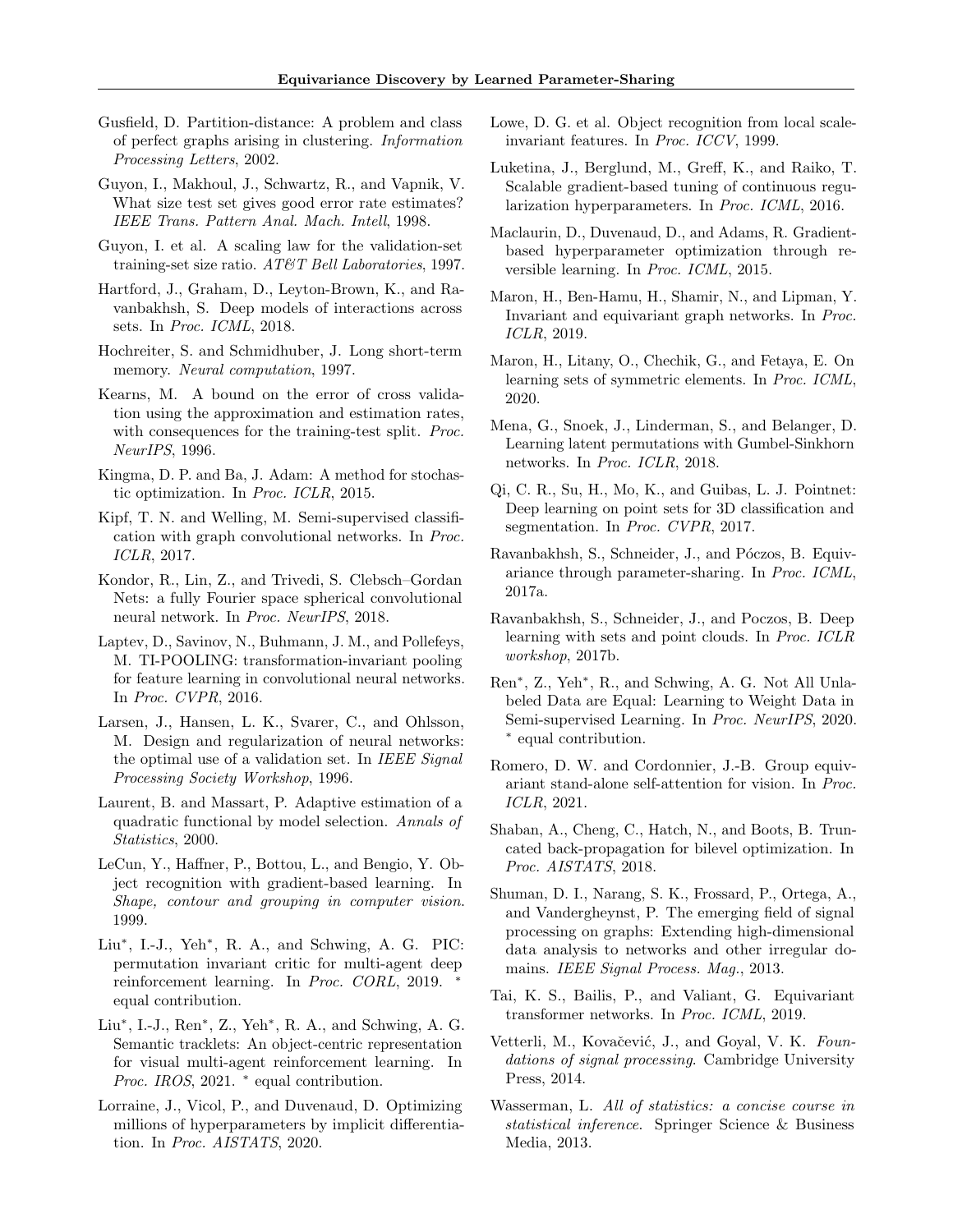- <span id="page-10-1"></span>Yeh, R. A., Hu, Y.-T., and Schwing, A. G. Chirality nets for human pose regression. In Proc. NeurIPS, 2019a.
- <span id="page-10-2"></span>Yeh, R. A., Schwing, A. G., Huang, J., and Murphy, K. Diverse generation for multi-agent sports games. In Proc. CVPR, 2019b.
- <span id="page-10-0"></span>Zaheer, M., Kottur, S., Ravanbakhsh, S., Poczos, B., Salakhutdinov, R. R., and Smola, A. J. Deep sets. In Proc. NeurIPS, 2017.
- <span id="page-10-3"></span>Zhou, A., Knowles, T., and Finn, C. Meta-learning symmetries by reparameterization. In Proc. ICLR, 2021.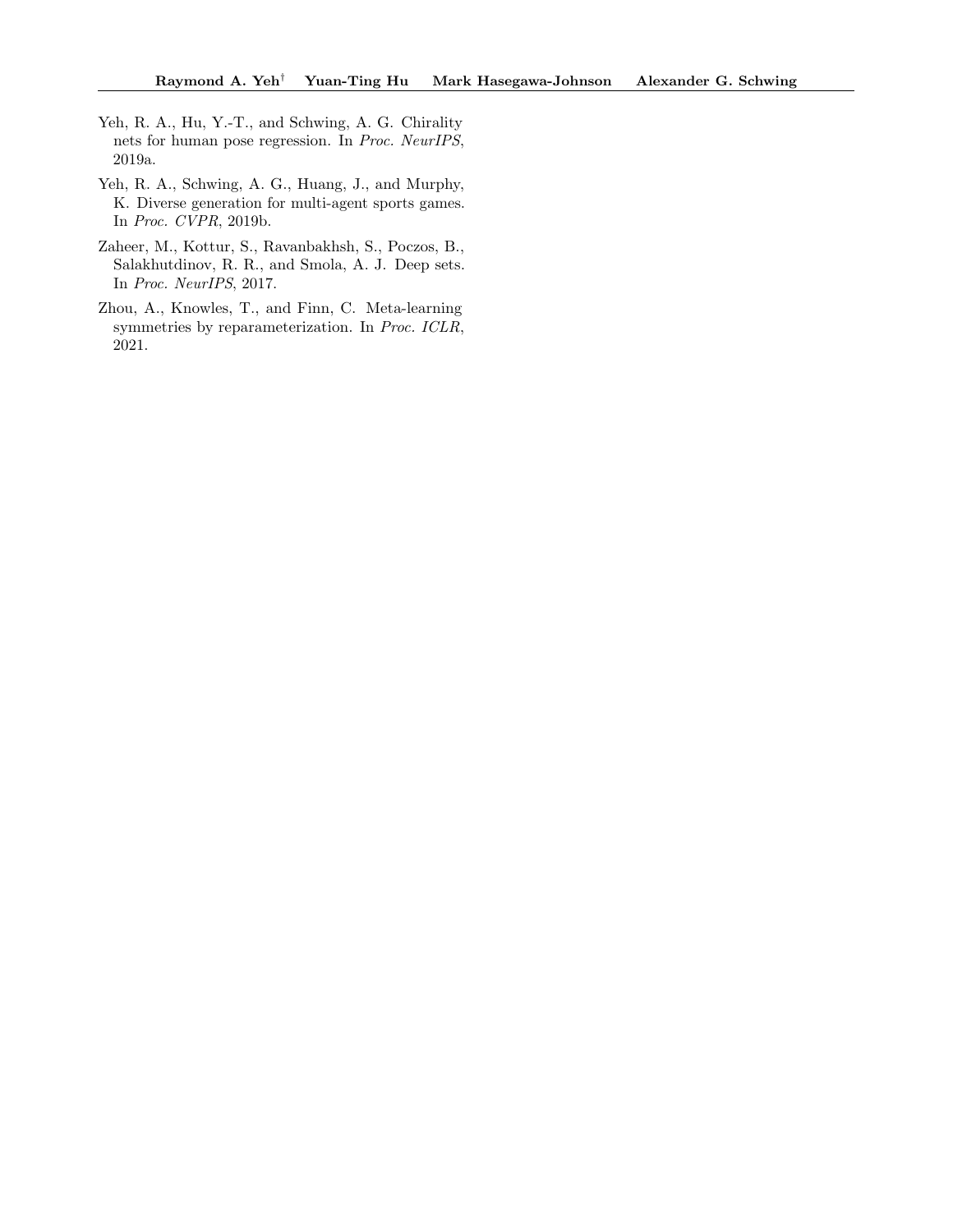# Supplementary Material: Equivariance Discovery by Learned Parameter-Sharing

This appendix is organized as follows:

- In Sec. [A,](#page-11-0) we provide the full proof of Claim [1.](#page-3-5)
- In Sec. [B,](#page-12-0) we provide the full proof of Claim [2.](#page-4-1)
- In Sec. [C,](#page-13-0) we provide the full proof of Claim [3.](#page-5-0)
- In Sec. [D,](#page-14-0) we provide an ablation study and additional experimental results.
- In Sec. [E,](#page-15-0) we provide additional background and proof details.
- In Sec. [F,](#page-16-0) we discuss experimental and implementation details for our empirical results.
- In Sec. [G,](#page-18-0) we provide link to our code.

# <span id="page-11-0"></span>A Proof of Claim [1](#page-3-5)

Claim 1. For Gaussian data (Eq.  $(7)$ ) and a given sharing scheme  $A_{\text{val}}$  we have

$$
MSE(\hat{\theta}_{\text{val}}(\mathcal{D})) = ||\mathbf{A}_{\text{val}} \bar{\mathbf{A}}_{\text{val}}^{\text{T}} \theta_{\text{gt}} - \theta_{\text{gt}}||^{2} + \frac{rk(\mathbf{A}_{\text{val}})\sigma^{2}}{|\mathcal{D}|},
$$

where  $\bar{A}_{\text{val}}$  refers to the column normalized  $A_{\text{val}}$  and  $rk(\cdot)$  denotes the rank of a matrix.

*Proof.* Let  $S_i$  denote the set of indices that share parameters for the i<sup>th</sup> dimension of  $\hat{\theta}_{val}$  as characterized in  $A_{\text{val}}$ . Formally,  $S_i \triangleq \{k \in \{1, ..., K\}|\ \forall j \ A_{\text{val}}[i,j] = 1 \land A_{\text{val}}[k,j] = 1\}$ . As the dimensions and samples are independent, the maximum likelihood estimator is the average over the shared dimensions and samples, *i.e.*,

$$
\mathbb{E}(\hat{\theta}_{\text{val}}[i]) = \frac{1}{|S_i|} \sum_{k \in S_i} \theta_{\text{gt}}[k],\tag{9}
$$

Similarly, the variance is

$$
\mathbb{V}(\hat{\theta}_{\text{val}}[i]) = \frac{\sigma^2}{|S_i||\mathcal{D}|}.
$$
\n(10)

Now substitute these into the MSE definition

$$
\mathrm{MSE}(\hat{\boldsymbol{\theta}}(\mathcal{D})) \triangleq \mathbb{E}\left\|\hat{\boldsymbol{\theta}}(\mathcal{D}) - \boldsymbol{\theta}_{\mathrm{gt}}\right\|^2 = \left\|\mathrm{Bias}(\hat{\boldsymbol{\theta}}(\mathcal{D}))\right\|^2 + \mathrm{Trace}(\mathbb{V}(\hat{\boldsymbol{\theta}}(\mathcal{D}))).
$$

For the bias term, we can verify that  $\mathbf{A}\bar{\mathbf{A}}_{\text{val}}^{\text{T}}\boldsymbol{\theta}_{\text{gt}}[k] = \frac{1}{|S_i|}\sum_{k \in S_i} \boldsymbol{\theta}_{\text{gt}}[k]$ . For the variance term, each independent parameter has a variance of  $\frac{\sigma^2}{|S_i||\mathcal{D}|}$ , in total we have rk( $\mathcal{A}_{val}$ ) independent parameters, hence,  $\frac{\text{rk}(\mathcal{A}_{val})\sigma^2}{|\mathcal{D}|}$ .  $\Box$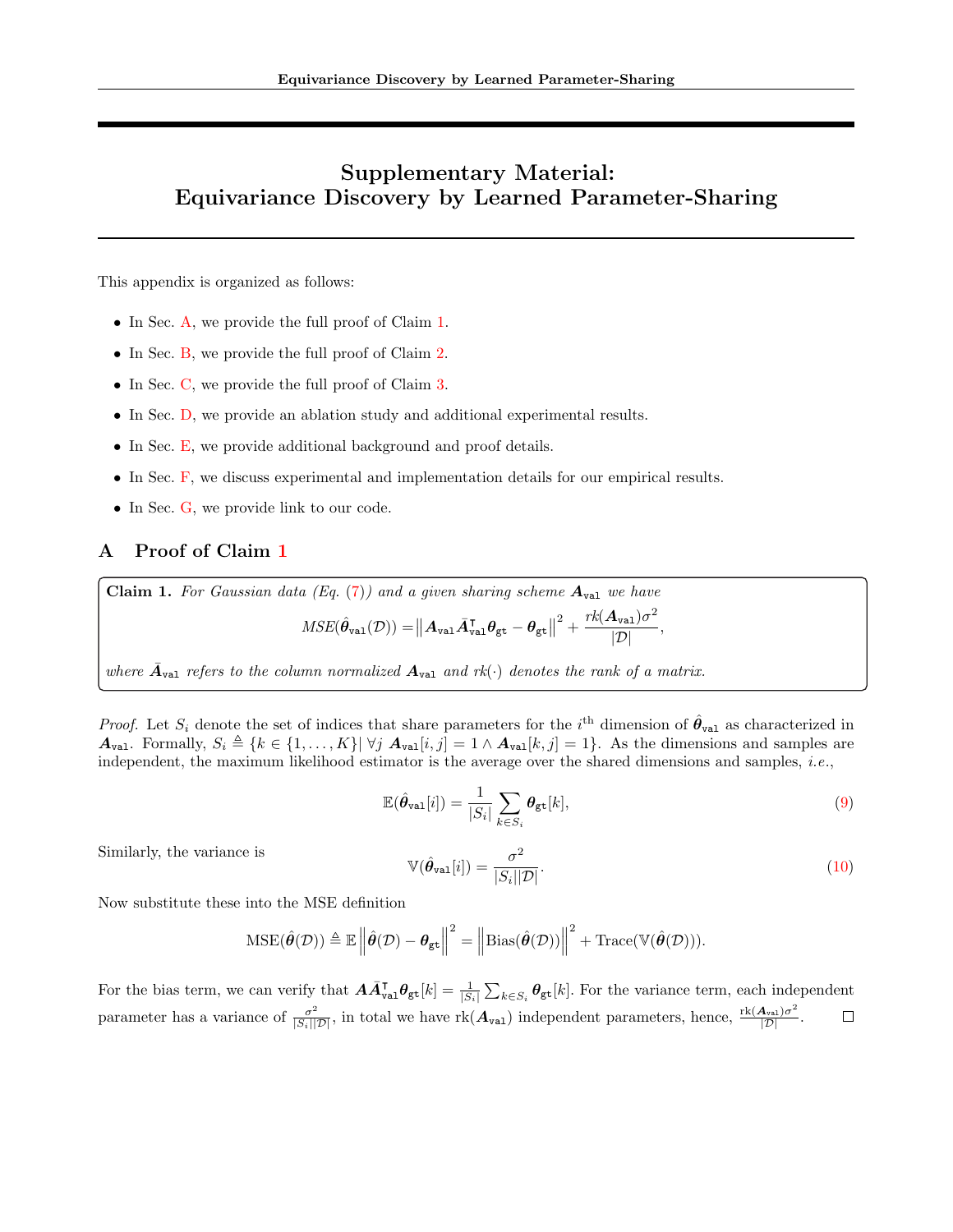## <span id="page-12-0"></span>B Proof of Claim [2](#page-4-1)

Claim 2. Given data drawn i.i.d. following Eq. [\(7\)](#page-3-1), with probability  $1 - \alpha$  and  $\alpha < \exp \frac{-K}{10}$ , the MSE gap in Eq. [\(14\)](#page-3-7) is upper bounded by  $400<sub>0</sub>$ 

$$
\sigma^2 \left( \underbrace{\frac{1-r}{r|\mathcal{D}|} \left( rk(\mathbf{A}_{\text{gt}}) - 1 \right)}_{\text{sharp rel. MSE gap}} - \underbrace{\frac{40 \ln(\alpha)}{(1-r)|\mathcal{D}|}}_{\text{con. rel. MSE gap}} \right),\tag{15}
$$

where  $r = \frac{|\mathcal{T}|}{|\mathcal{D}|}$  denotes the ratio between the size of training and overall dataset.

Proof. We first decompose Eq. [\(14\)](#page-3-7) into three parts:

<span id="page-12-1"></span>
$$
\mathrm{MSE}(\hat{\theta}_{\mathrm{val}}(\mathcal{D})) - \mathrm{MSE}(\hat{\theta}_{\mathrm{val}}(\mathcal{T})),\tag{28}
$$

$$
\mathrm{MSE}(\hat{\theta}_{\mathrm{val}}(\mathcal{T})) - \mathrm{MSE}(\hat{\theta}_{\mathrm{gt}}(\mathcal{T})),\tag{29}
$$

$$
+\qquad \text{MSE}(\hat{\theta}_{\text{gt}}(\mathcal{T}))-\text{MSE}(\hat{\theta}_{\text{gt}}(\mathcal{D})).\tag{30}
$$

We then prove the claim by upper bounding Eq.  $(28)$ , Eq.  $(29)$ , and Eq.  $(30)$ .

 $\boldsymbol{+}$ 

Bounding Eq. [\(28\)](#page-12-1). Substituting results from Claim [1,](#page-3-5)

$$
\mathrm{MSE}(\hat{\theta}_{\mathrm{val}}(\mathcal{D})) - \mathrm{MSE}(\hat{\theta}_{\mathrm{val}}(\mathcal{T}))
$$
\n(31)

$$
= \frac{\text{rk}(\mathbf{A}_{\text{val}})\sigma^2}{|\mathcal{D}|} - \frac{\text{rk}(\mathbf{A}_{\text{val}})\sigma^2}{|\mathcal{T}|} \tag{32}
$$

$$
=-\frac{1-r}{r|\mathcal{D}|}\mathrm{rk}(\mathbf{A}_{\mathrm{val}})\sigma^{2} \leq -\frac{1-r}{r|\mathcal{D}|}\sigma^{2}.
$$
\n(33)

**Bounding Eq.**  $(29)$ . We further decompose Eq.  $(29)$  into three parts via

<span id="page-12-2"></span>
$$
MSE(\hat{\theta}_{val}(\mathcal{T})) - MSE(\hat{\theta}_{gt}(\mathcal{T}))
$$
  
= MSE(\hat{\theta}\_{val}(\mathcal{T})) - MSE(\hat{\theta}\_{val}(\mathcal{T})) (34)

$$
+\widehat{\mathrm{MSE}}(\hat{\theta}_{\mathrm{val}}(\mathcal{T})) - \widehat{\mathrm{MSE}}(\hat{\theta}_{\mathrm{gt}}(\mathcal{T}))\tag{35}
$$

$$
+\widehat{\mathrm{MSE}}(\hat{\theta}_{\mathrm{gt}}(\mathcal{T})) - \mathrm{MSE}(\hat{\theta}_{\mathrm{gt}}(\mathcal{T})),\tag{36}
$$

and bound each term.

For Eq. [\(34\)](#page-12-2): By reverse triangle inequality

$$
\mathrm{MSE}(\hat{\theta}_{\mathrm{val}}(\mathcal{T})) - \widehat{\mathrm{MSE}}(\hat{\theta}_{\mathrm{val}}(\mathcal{T})) \tag{37}
$$

$$
= \left\|\mathbb{E}\hat{\theta}_{\text{val}}(\mathcal{T}) - \theta_{\text{gt}}\right\|^2 - \left\|\mathbb{E}\hat{\theta}_{\text{val}}(\mathcal{T}) - \hat{\theta}_{\text{ind}}(\mathcal{V})\right\|^2 \tag{38}
$$

$$
\leq \qquad \left\| -\theta_{\text{gt}} + \hat{\theta}_{\text{ind}}(\mathcal{V}) \right\|^2 = \left\| \theta_{\text{gt}} - \hat{\theta}_{\text{ind}}(\mathcal{V}) \right\|^2.
$$
 (39)

Let  $\mathbf{Z} = \theta_{gt} - \hat{\theta}_{ind}(\mathcal{V})$ , then  $\mathbf{Z} \sim \mathcal{N}(\mathbf{0}, \frac{\sigma^2}{|\mathcal{V}|}\mathbf{I})$ . This means

$$
U = \frac{\|\mathbf{Z}\|^{2}}{\frac{\sigma^{2}}{\mathcal{V}}} = \frac{\sum_{i}^{K} Z_{i}^{2}}{\frac{\sigma^{2}}{|\mathcal{V}|}} \sim \chi_{k}^{2}.
$$
\n(40)

From the tail bound of the  $\chi^2$  distribution [\(Laurent & Massart,](#page-9-31) [2000\)](#page-9-31) and  $t \ge 1$ ,

$$
P(U \ge 2tK) \le \exp\left(-\frac{tK}{10}\right). \tag{41}
$$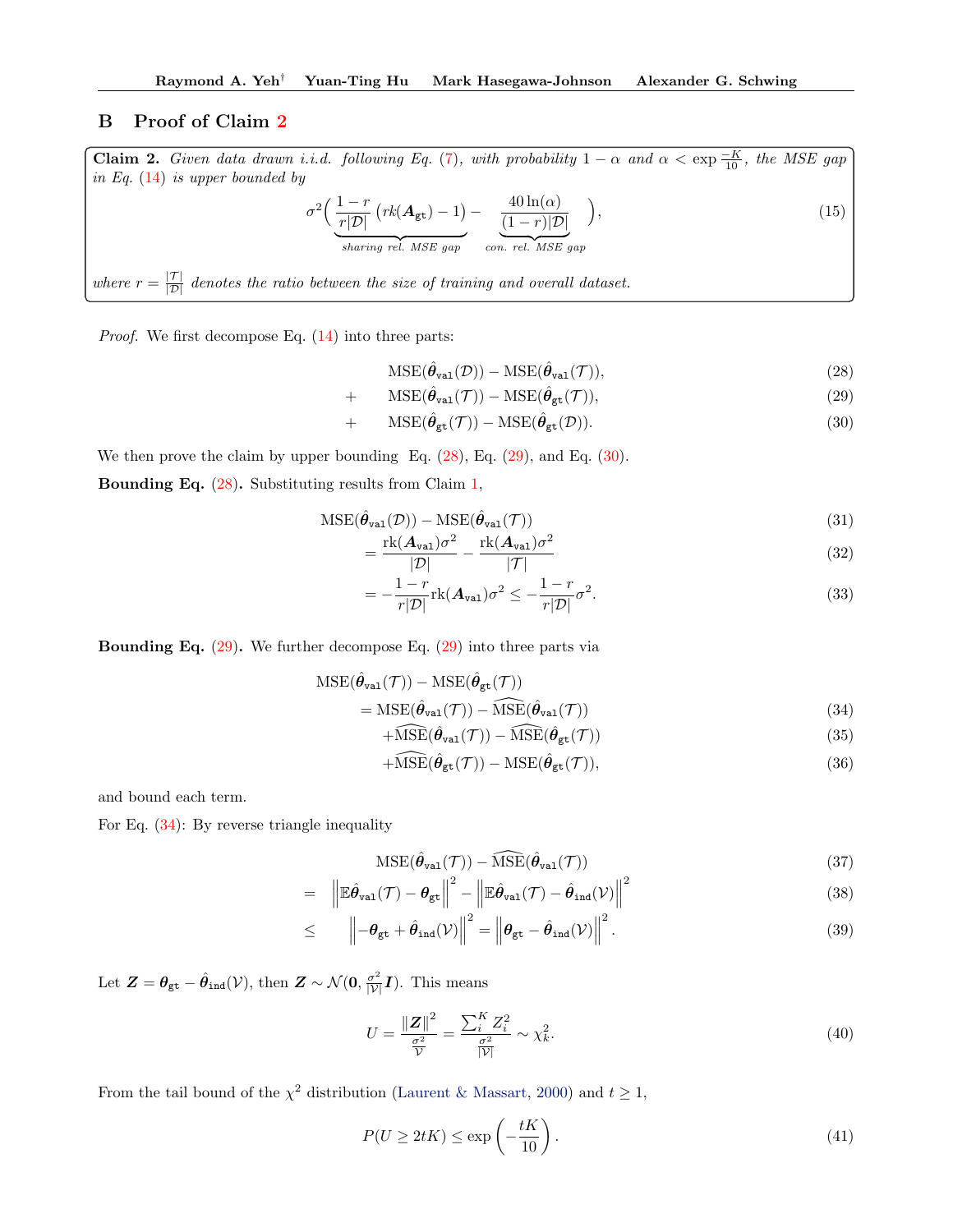Therefore, with probability  $1 - \alpha$  where  $\alpha \le \exp(-\frac{tK}{10})$ ,

$$
\widehat{\mathrm{MSE}}(\hat{\theta}_{\mathrm{val}}(\mathcal{T})) - \mathrm{MSE}(\hat{\theta}_{\mathrm{val}}(\mathcal{T})) \tag{42}
$$

$$
\leq -20\ln(\alpha)\frac{\sigma^2}{|\mathcal{V}|} = -20\ln(\alpha)\frac{\sigma^2}{(1-r)|\mathcal{D}|}.\tag{43}
$$

For Eq.  $(35)$ : As  $A_{\text{val}}$  is determined on the validation set, it has the smallest MSE, hence

$$
\widehat{\mathrm{MSE}}(\hat{\theta}_{\mathrm{val}}(\mathcal{T})) - \widehat{\mathrm{MSE}}(\hat{\theta}_{\mathrm{gt}}(\mathcal{T})) \le 0. \tag{44}
$$

For Eq.  $(36)$ : Similar to Eq.  $(34)$  we obtain

$$
\widehat{\mathrm{MSE}}(\hat{\theta}_{\mathrm{gt}}(\mathcal{T})) - \mathrm{MSE}(\hat{\theta}_{\mathrm{gt}}(\mathcal{T})) \tag{45}
$$

$$
= \left\| \mathbb{E} \hat{\theta}_{\mathrm{gt}}(\mathcal{T}) - \hat{\theta}_{\mathrm{ind}}(\mathcal{V}) \right\|^2 = \left\| \theta_{\mathrm{gt}} - \hat{\theta}_{\mathrm{ind}}(\mathcal{V}) \right\|^2.
$$
 (46)

Bounding Eq. [\(30\)](#page-12-1). Substituting results from Claim [1,](#page-3-5)

$$
\mathrm{MSE}(\hat{\theta}_{\mathrm{gt}}(\mathcal{T})) - \mathrm{MSE}(\hat{\theta}_{\mathrm{gt}}(\mathcal{D})) \tag{47}
$$

$$
= \frac{\operatorname{rk}(A_{\text{gt}})\sigma^2}{|\mathcal{T}|} - \frac{\operatorname{rk}(A_{\text{gt}})\sigma^2}{|\mathcal{D}|}
$$
(48)  

$$
= \frac{1-r}{r|\mathcal{D}|}\operatorname{rk}(A_{\text{gt}})\sigma^2.
$$
(49)

Summing up the individual bounds concludes the proof.

# <span id="page-13-0"></span>C Proof of Claim [3](#page-5-0)

**Claim 3.** Considering the Gaussian sharing setup,  
\n
$$
\kappa PD(A^{(1)}, A^{(2)}) \ge |\mathcal{G}_{K,K}^{(1)} \Delta \mathcal{G}_{K,K}^{(2)}| \ge PD(A^{(1)}, A^{(2)}),
$$
\nwhere  $\kappa = K! - 1$  is a constant and K is the number of dimensions.

*Proof.* Let  $\mathcal{P}_K^{(1)}$  and  $\mathcal{P}_K^{(2)}$  denote the corresponding partitions of  $\mathbf{A}^{(1)}$  and  $\mathbf{A}^{(2)}$ . Let j be an element that must be moved in  $\mathcal{P}_K^{(1)}$  to match  $\mathcal{P}_K^{(2)}$ . Let  $\mathcal{C}_{j*}^{(1)}$  and  $\mathcal{C}_{j*}^{(2)}$  refer to the cluster that contains the element j.

Lower bound. As j must be moved, this means that  $\mathcal{C}_{j*}^{(1)}$  are  $\mathcal{C}_{j*}^{(2)}$  are not identical, therefore,  $|\Pi_{\mathcal{C}_{j*}^{(1)}} \Delta \Pi_{\mathcal{C}_{j*}^{(2)}}| \geq 1$ . As  $\Pi_{\mathcal{C}_{j*}^{(1)}} \subseteq \mathcal{G}_{K,K}^{(1)}$  and  $\Pi_{\mathcal{C}_{j*}^{(2)}} \subseteq \mathcal{G}_{K,K}^{(2)}$ , for each j there exist a difference of at least 1. Therefore,

$$
|\mathcal{G}_{K,K}^{(1)} \Delta \mathcal{G}_{K,K}^{(2)}| \geq PD(A^{(1)}, A^{(2)}).
$$

**Upper bound.** Similarly, we can upper bound  $|\Pi_{\mathcal{C}_{j*}^{(1)}} \Delta \Pi_{\mathcal{C}_{j*}^{(2)}}|$  with  $K!-1$ . Consider the case, when  $\mathcal{C}_{j*}^{(1)}$  contains all the elements and  $\mathcal{C}_{j*}^{(2)}$  contains only j. As  $\Pi_{\mathcal{C}_{j*}^{(1)}} \subseteq \mathcal{G}_{K,K}^{(1)}$  and  $\Pi_{\mathcal{C}_{j*}^{(2)}} \subseteq \mathcal{G}_{K,K}^{(2)}$ , for each j there exist a difference of at most  $K! - 1$ . Therefore,

$$
(K!-1) \cdot PD(\mathbf{A}^{(1)}, \mathbf{A}^{(2)}) \ge \mathcal{G}_{K,K}^{(1)} \Delta \mathcal{G}_{K,K}.
$$

 $\Box$ 

 $\Box$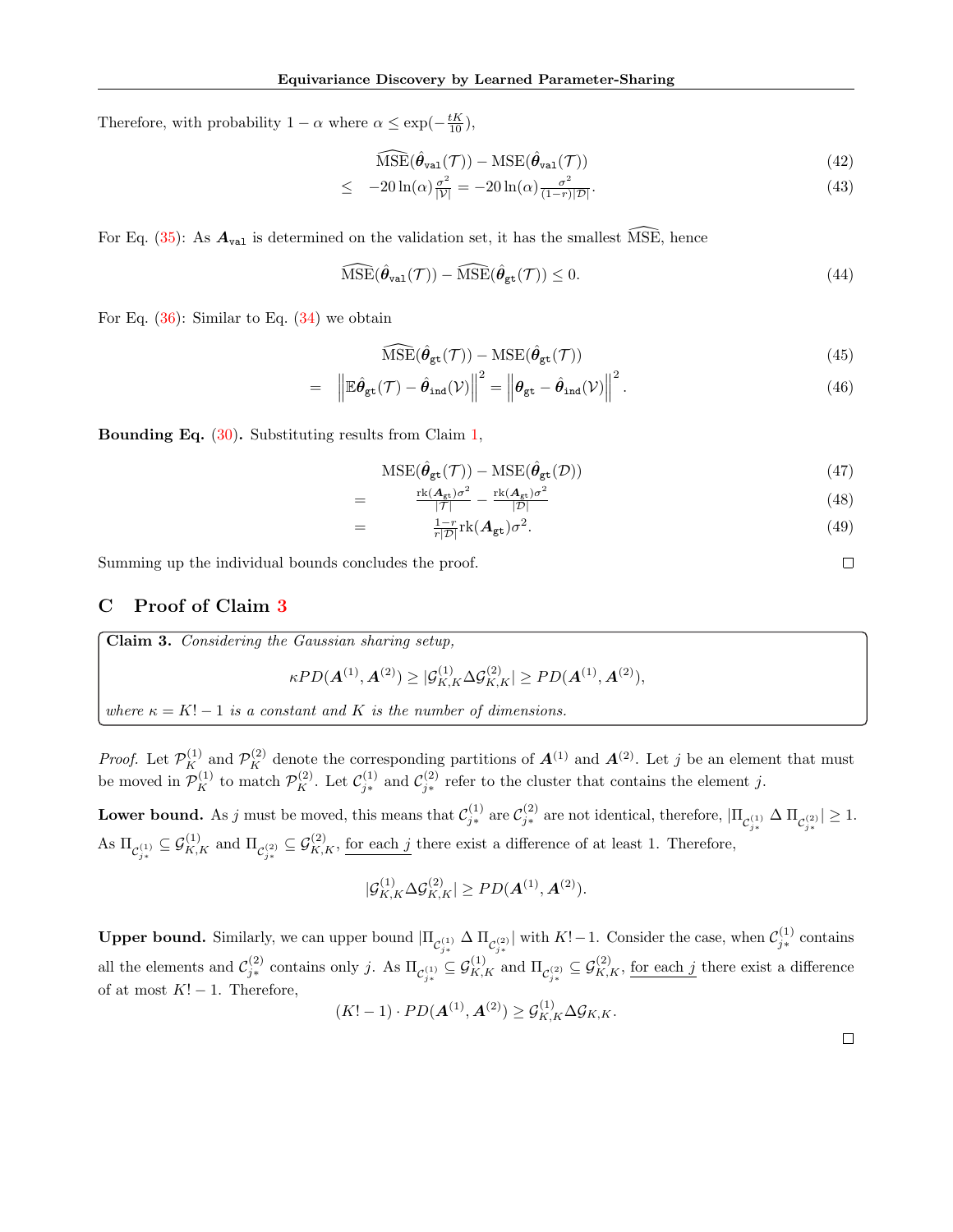



Figure A1: Quantitative results for denoising.

Figure A2: Visualization of the learned G.

## <span id="page-14-0"></span>D Additional Results

### D.1 Recovering Shift Equivariance from Denoising

Task, data and metrics. The task is to denoise 1D signals with additive Gaussian noise, *i.e.*,

$$
\hat{\mathbf{y}} = f_{\theta}(\mathbf{x}),\tag{50}
$$

where  $\mathbf{x} \in \mathbb{R}^K$  is the noisy signal,  $f_\theta$  is the denoising function and  $\mathbf{y} \in \mathbb{R}^K$  is the clean signal. We denoise using a linear model, *i.e.*,  $\hat{\mathbf{y}} = \mathbf{G}\mathbf{x}$ .

We create the data by adding Gaussian noise to a randomly scaled and translated unit step signal,

$$
\mathbf{x}[k] = \underbrace{s \cdot U(k-t) + b}_{\mathbf{y}[k]} + \epsilon,\tag{51}
$$

where U denotes the unit step function,  $s \sim \text{unif}[1, 50], b \sim \text{unif}[-5, 5], t \sim \text{unif}\{0, K\}$  and  $\epsilon$  is zero-mean Gaussian noise. We report the mean squared error (MSE) between the prediction and the clean ground truth signal. The training set  $\mathcal T$  consists of 50 examples, the validation set  $\mathcal V$  consists of 100 examples, and we use 10,000 examples for testing.

Baselines. We consider two baselines: No sharing and Augerino [\(Benton et al.,](#page-8-6) [2020\)](#page-8-6). For Augerino, we use their augmentation over the set of shift transformations with five augmented samples, i.e., during both train and test, this method requires five forward passes for each input.

Implementation details. In this experiment, we consider learning the linear system as described above and minimize the  $\ell_2$ -loss. Again, the lower-level task is solved analytically. We use the Adam optimizer for the upper-level optimization with a learning rate of 0.2.

**Results.** In Fig. [A1,](#page-4-2) we report the  $\ell_2$ -loss across different amounts of added noise. This is averaged over five runs with different random seeds and we plot the mean and 95% confidence interval. We observe larger gains of Ours over the baselines when there is more noise to be removed. When there is less noise, No sharing, Augerino and Ours are comparable.

In Fig.  $A2$ , we visualize the learned G for No sharing and Ours. We observe that our approach successfully learns a Toeplitz matrix capturing the shift equivariance property of the data. This is not the case for No sharing.

## D.2 Additional Comparison with Augerino

In our paper, we reported Augerino with three or five transformations. For completeness, we report additional experiments using more transformations. In Tab. [A1](#page-7-0) we report the training/testing time for standard sum of numbers with sequence length of 10. As can be seen, the performance of Augerino improves with increased number of transformations; similarly for the memory usage and inference time. The inference time is measured on an NVIDIA Titan X (Pascal) averaged over 100 runs.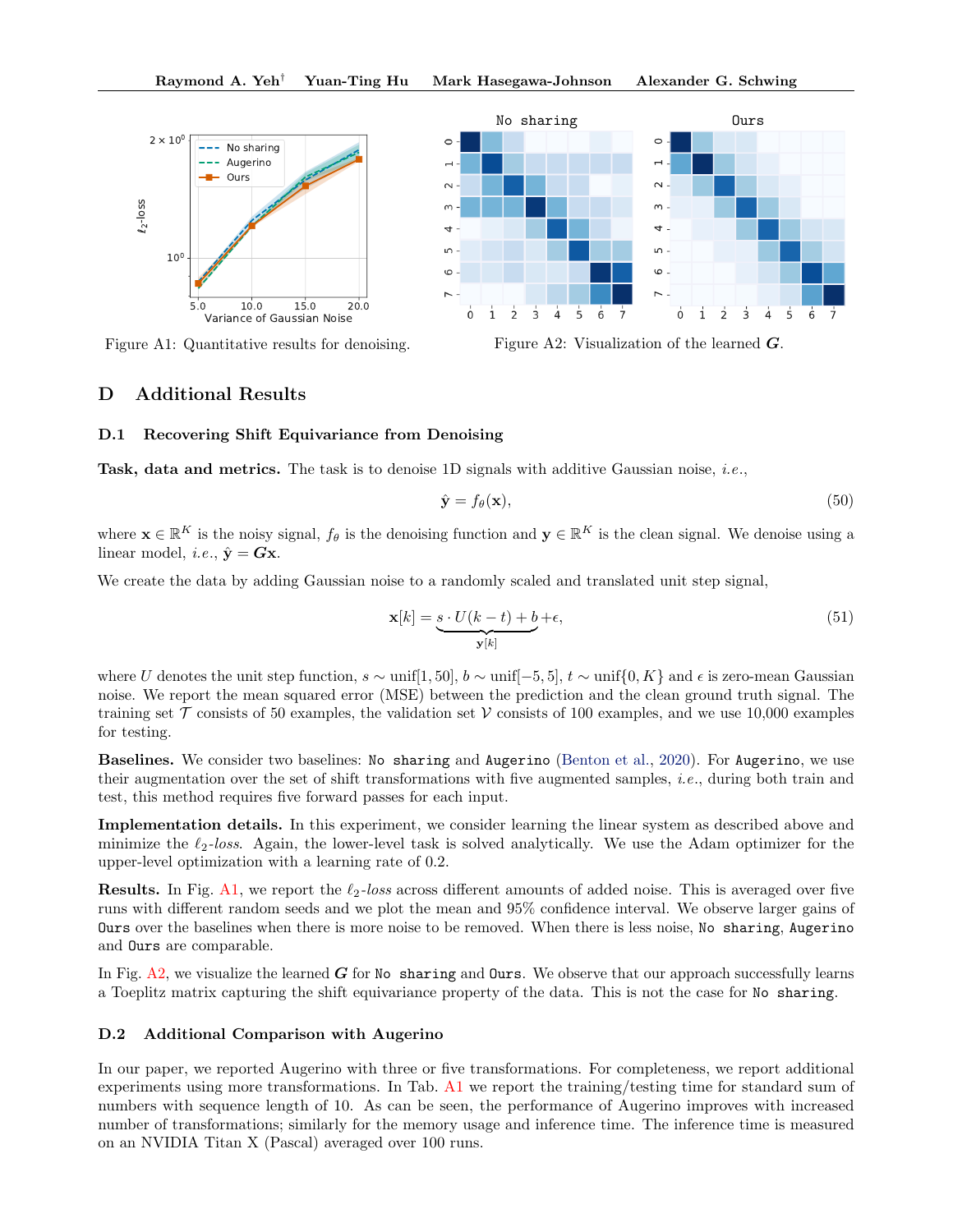| 1              |  | 0 | 1 | 0 | 0 | 0 | 0 | 0              |
|----------------|--|---|---|---|---|---|---|----------------|
| $\overline{2}$ |  | 0 | 0 | 1 | 0 | 0 | 0 | 0              |
| Ω              |  | 1 | 0 | 0 | 0 | 0 | 0 | Ω              |
| Ω              |  | 1 | 0 | 0 | 0 | 0 | 0 | $\overline{2}$ |
| 1              |  | 0 | 1 | 0 | 0 | 0 | 0 | 0              |
| $\overline{2}$ |  | O | 0 | 1 | 0 | 0 | 0 | 0              |

Figure A3: Parameter-sharing scheme for a cross-correlation.

| Method   | Number of Trans. | $\ell_{2}$ -loss      | Inference time    | Memory Usage  |
|----------|------------------|-----------------------|-------------------|---------------|
| Augerino |                  | $0.03498 \pm 0.00528$ | $4.00$ ms         | 727MiB        |
| Augerino | 15               | $0.02567 \pm 0.00370$ | $5.13 \text{ ms}$ | $1101M$ i $B$ |
| Augerino | 75               | $0.01966 \pm 0.00503$ | $22.0 \text{ ms}$ | 2965MiB       |
| Ours     |                  | $0.01005 \pm 0.00503$ | $1.73$ ms         | 645MiB        |

Table A1: Comparison with Augerino over more transformations.

## <span id="page-15-0"></span>E Additional Background

## E.1 Parameter-sharing in cross-correlation

Recall that a cross-correlation operation is defined via

$$
\mathbf{y}[k] = \sum_{j=0}^{G-1} \mathbf{x}[k+j] \mathbf{g}[j].
$$
 (52)

We can write this as a linear system  $y = Gx$ , where G is a Toeplitz matrix. To build some intuition on the parameter sharing scheme, let's consider an input  $\mathbf{x} \in \mathbb{R}^3$  and  $\mathbf{g} = [2, 1]$ . In this case G takes the following form,

| $G =$ | $\overline{2}$ | 1              | 0 |
|-------|----------------|----------------|---|
|       |                | $\overline{2}$ | 1 |

Observe that the parameters are shared across rows of  $G$ . To capture this sharing scheme, we use an assignment matrix A, i.e.,  $G = A\psi$  as illustrated in Fig. [A3,](#page-6-1) where we have flattened the matrix G into a vector. Observe that A selects the parameters from  $\psi$  to form G characterizing a sharing scheme.

## E.2 Miscellaneous proof details

Reverse Triangle Inequality. Let  $x, y \in \mathbb{R}^d$ , then

$$
\left\| \mathbf{x} \right\| - \left\| \mathbf{y} \right\| \leq \left\| \mathbf{x} - \mathbf{y} \right\|.
$$

Proof. By triangle inequality,

$$
\|\mathbf{x}\| = \|\mathbf{x} - \mathbf{y} + \mathbf{y}\| \le \|\mathbf{x} - \mathbf{y}\| + \|\mathbf{y}\|.
$$

 $\Box$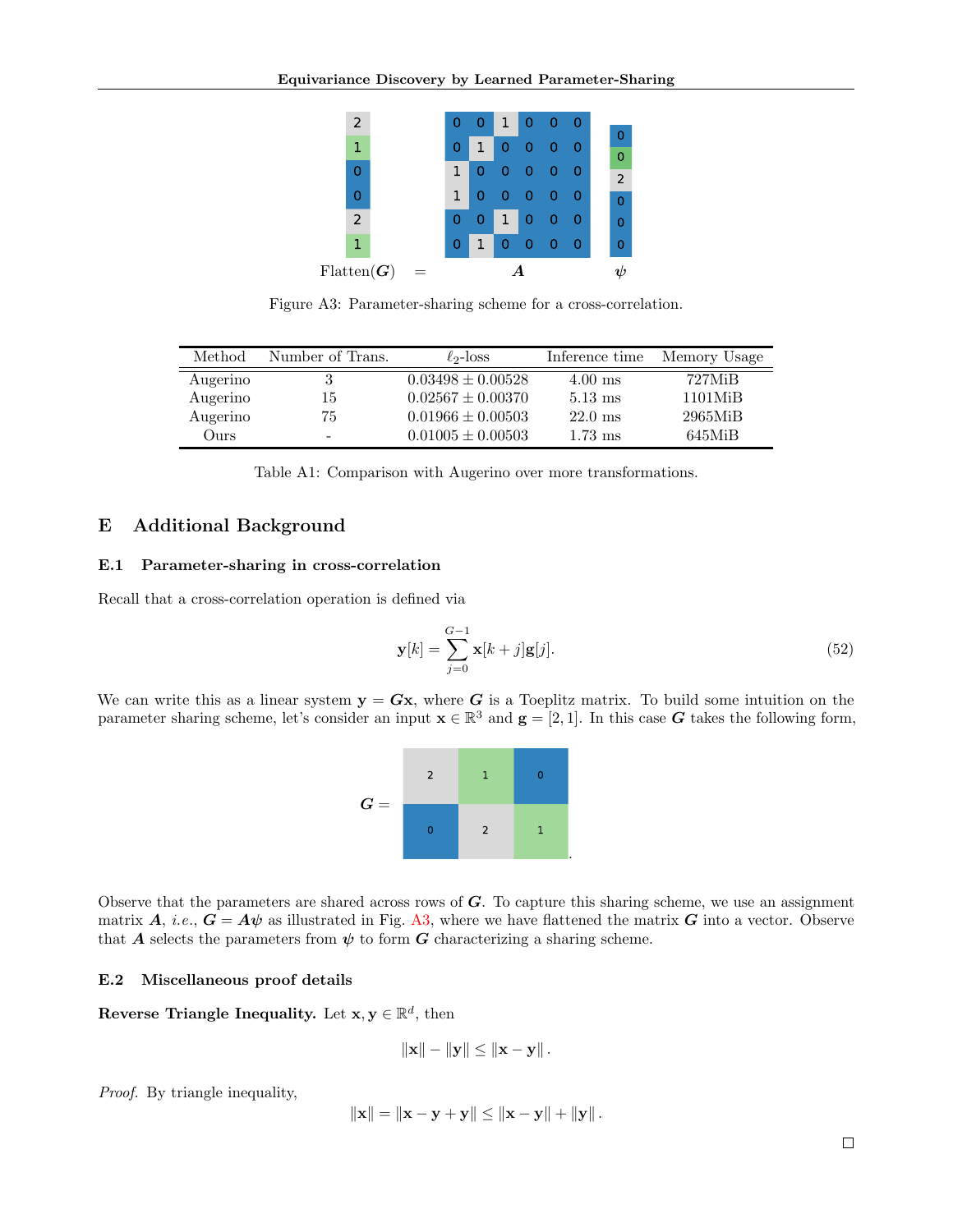**Tail bound of**  $\chi^2$  **distribution.** Let U be a  $\chi^2$  random variable and  $t \ge 1$  then

$$
P(U \ge 2tK) \le \exp\left(-\frac{tK}{10}\right). \tag{53}
$$

*Proof.* From Lemma 1 of [Laurent & Massart](#page-9-31) [\(2000\)](#page-9-31), let  $Y_i$  be i.i.d. Gaussian variables, let  $a_i$  be non-negative, and

$$
Z = \sum_{i=1}^{D} \mathbf{a}_i (Y_i^2 - 1).
$$
 (54)

Then,

$$
P(Z \ge 2 \| \mathbf{a} \|_{2} \sqrt{x} + 2 \| \mathbf{a} \|_{\infty} x) \le \exp(-x).
$$
 (55)

Next, let  $\mathbf{a} = [1, \ldots, 1]$ , then

$$
P(U \ge K + 2\sqrt{Kx} + 2x) \le \exp(-x). \tag{56}
$$

Let  $x = \frac{tK}{10}$ , we have

$$
P(U \ge K + 2K \cdot (\sqrt{t/10} + t/10)) \le \exp\left(-\frac{tK}{10}\right). \tag{57}
$$

Lastly, we need to show

$$
2tK \geq K + 2K \cdot (\sqrt{t/10} + t/10)),\tag{58}
$$

$$
2t - 1 \ge 2(\sqrt{t/10} + t/10). \tag{59}
$$

Let  $v = \sqrt{t/10}$ , then we have

$$
0 \ge -9v^2 + v + 0.5,\tag{60}
$$

 $\Box$ 

which is true when  $v \geq 0.3$ , *i.e.*, when  $t \geq 0.9$ .

# <span id="page-16-0"></span>F Additional Experimental Details

We provide additional details of the experiments reported in the main paper.

### F.1 Gaussian data with Shared Means

Data. We generate data following a Gaussian distribution with a shared mean as specified in Eq. [\(7\)](#page-3-1). The dataset D contains 100 samples. We split  $\mathcal T$  and  $\mathcal V$  to contain 30 and 70 samples, except for experiment in Fig. [4](#page-6-2) where we sweep over the different sizes of  $\mathcal T$  and  $\mathcal V$ .

Implementation details. For this task, the lower optimization in our proposed program (Eq. [\(6\)](#page-2-0)) can be solved analytically. To see this we write it in matrix form:

$$
\min_{\boldsymbol{\psi}} \|\boldsymbol{X}\boldsymbol{\psi}\boldsymbol{A}^{\mathsf{T}} - \boldsymbol{Y}\|_{F}^{2},\tag{61}
$$

where  $\boldsymbol{X} = \boldsymbol{1}_{N\times 1}$ ,  $\boldsymbol{\psi} \in \mathbb{R}^{1\times K}$ ,  $\boldsymbol{A} \in [0,1]^{K\times K}$  and  $\boldsymbol{Y} \in \mathbb{R}^{N\times K}$ . In form of ordinary least-squares,

$$
\boldsymbol{\theta}^* = \underset{\boldsymbol{\theta}}{\arg\min} \left\| \boldsymbol{X}\boldsymbol{\theta} - \boldsymbol{Y} \right\|_F^2, \tag{62}
$$

from which we obtain  $\psi^* = \theta^* (A^{\dagger})^+$ , where  $A^+$  denotes the pseudo-inverse. We use the Adam [\(Kingma & Ba,](#page-9-29) [2015\)](#page-9-29) to solve the upper-level optimization.

Training details. As described in the paper, we solve the lower-level optimization analytically and use the Adam optimizer to handle the upper-level task. For the Adam optimizer, we use a learning rate of 2e−2 with weight-decay of 1e−4. We also tried lowering the learning rates to 1e−2 and 5e−3. We did not sweep over the weight-decay. These hyperparameters are used for all experiments and all models in this section. We train all models for 1000 epochs without batching.

Running experiments. We provide code to run all these experiments. Please refer to the code in folder projects/GaussianSharing/experiments/. We use an NVIDIA TITAN X (Pascal) to run these experiments.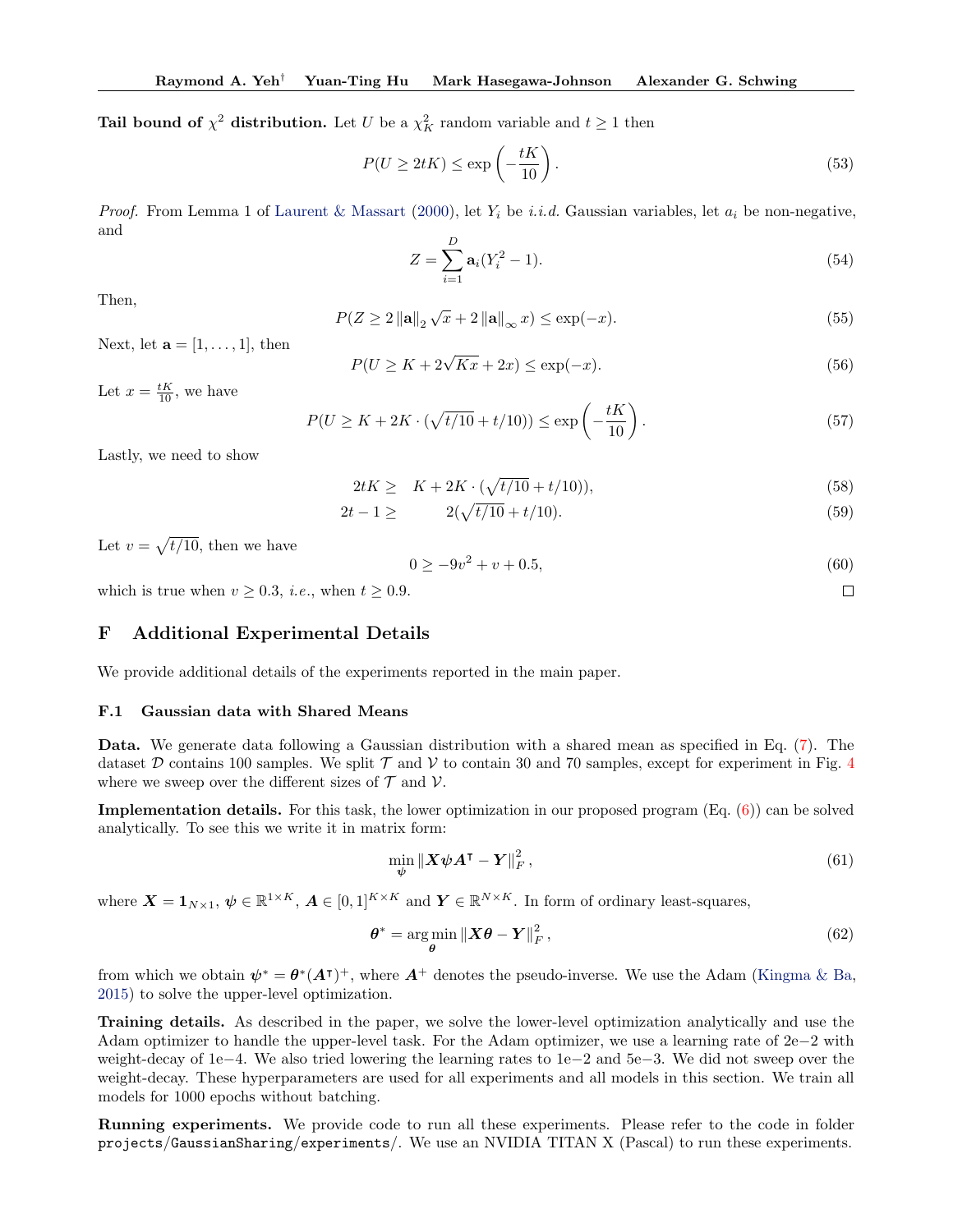### F.2 Recovering Permutation Invariance

Data. For the sum of numbers dataset, we uniformly sample numbers from the set  $\{1, \ldots, 10\}$  and the corresponding label is the sum of these numbers. Let  $x_i$  denote the  $i<sup>th</sup>$  number in the sequence, then the label is defined as

$$
\mathbf{y} = \sum_{i} \mathbf{x}_i. \tag{63}
$$

Next, for the variant sum of numbers, the label is defined as

$$
\mathbf{y} = \sum_{i} (-1)^{(i+1)} \mathbf{x}_i.
$$
 (64)

In this case, the even positioned numbers are multiplied by negative one.

For both of these experiments, we use a dataset D of size 250 and split it into training set  $\mathcal T$  and validation set  $\mathcal V$ containing 100 and 150 samples respectively. As we use deep-nets for these experiments, we created a separate set  $H$  of size 250 to apply early stopping and tune the learning rate. Note that all the compared methods have access to exactly the same data. Lastly, we use a test set of 100, 000 samples. For pre-processing, we standardize the label by subtracting the mean and by dividing by the standard deviation. At test-time, we scale the output back to the original range.

Model details. We use an embedding of 500 dimensions to represent the input. Next, this embedding is passed through a fully-connected layer of 50 dimensions (one per position), and a ReLU non-linearity. The baselines use this same network architecture. To output a single scalar, we sum across the position dimension and pass it through a fully-connected layer of 1 dimension. We learn how to share the model-parameters across the sequence positions at the first fully connected layer.

Training details. We solve both lower and upper-level optimization using the Adam optimizer, and compute the hypergradient using Neumann inverse approximation, with 20 iterations. The upper-level learning rate is 1e−2 and the lower-level learning rate is 1e−3. For every upper-level optimization step, we run 250 lower-level steps. For the learning rate, we studied 1e−1, 1e−2 and 1e−3. For the number of lower-level steps, we have assessed 50, 150, 250 steps.

Running experiments. We provide code to run all these experiments. Please see the code in folder projects/PermutationSharing/experiments/. We use an NVIDIA TITAN X (Pascal) to run these experiments.

### F.3 Recovering Shift Equivariance

**Data.** We fixed the kernel **g** to increase by two for every position, e.g., a kernel with size three is [1,3,5]. The training set  $\mathcal T$  consists of 50 examples, the validation set  $\mathcal V$  consists of 100 examples, and we use 10,000 examples for testing.

Implementation details. In this experiment, we consider learning the linear system as described above and minimize the  $\ell_2$ -loss. As in the Gaussian experiment, the lower-level task can be solved analytically. We use the Adam optimizer to address the upper-level optimization.

Training details. We solve the lower-level optimization task analytically by formulating it as an ordinary least-squares problem, i.e.,

$$
G^* = (X^\intercal X)^{-1} X^\intercal Y,\tag{65}
$$

where  $\mathbf{X} \in \mathbb{R}^{N \times K_{\text{in}}}$  and  $\mathbf{Y} \in \mathbb{R}^{N \times K_{\text{out}}}$ . With the lower-level optimization solved, we write  $\boldsymbol{\psi}^*$  as

$$
\psi^*(A) = A^+ \text{Flatten}(\mathbf{G}^*),\tag{66}
$$

where  $A^+$  denotes the pseudo-inverse and flatten reshapes a matrix into a vector. For the upper-level task, we back-propagate through  $\psi^*$  to update A. In this experiment, we use the Adam optimizer with a learning rate of 0.1.

Running experiments. We provide code to run all these experiments. Please see the code in folder projects/ConvSharing/experiments/. We use an NVIDIA GeForce GTX 1080 to run these experiments.